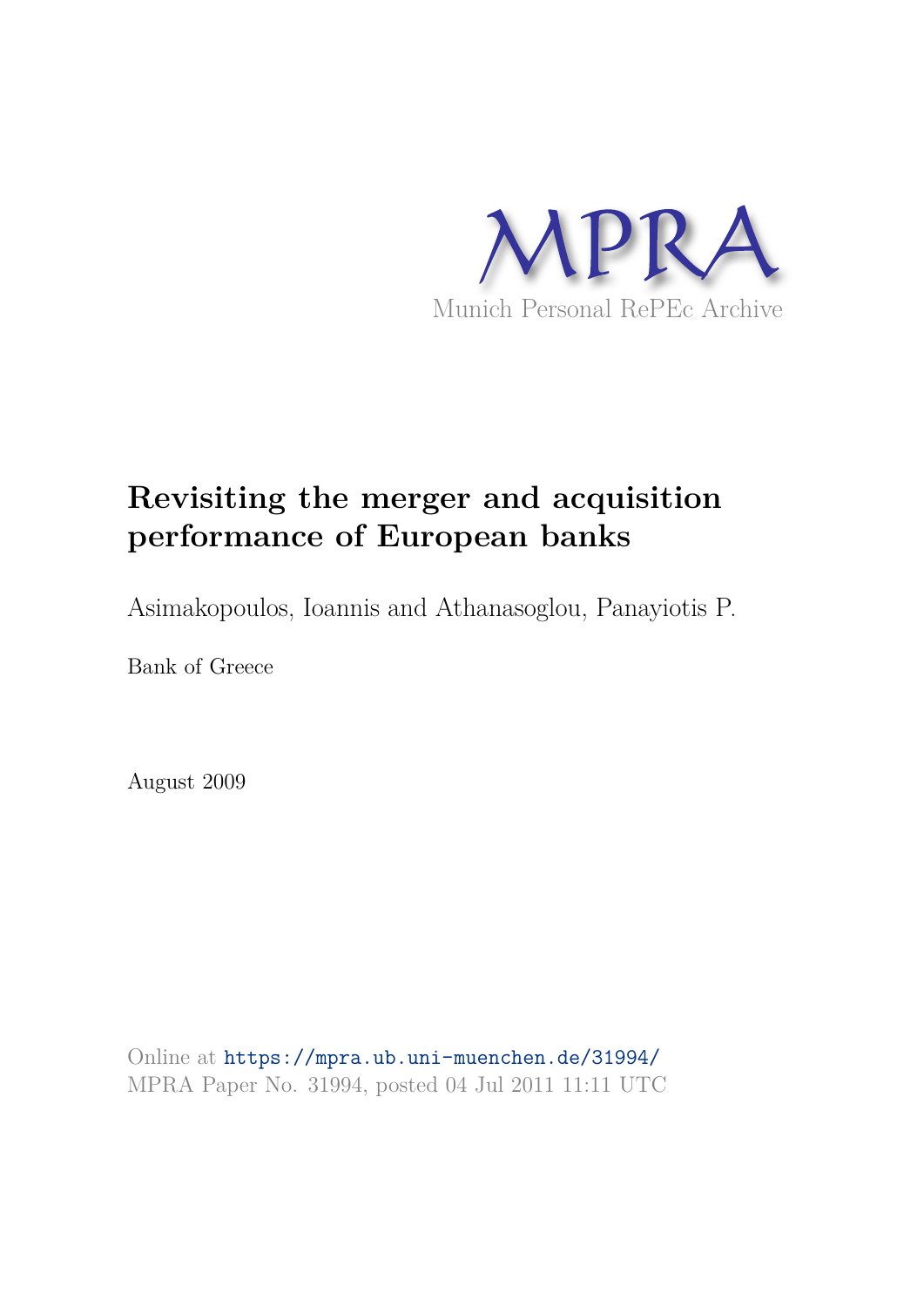# REVISITING THE MERGER AND ACQUISITION PERFORMANCE **OF EUROPEAN BANKS**

Ioannis Asimakopoulos Bank of Greece

 Panayiotis P. Athanasoglou\* Bank of Greece

#### **ABSTRACT**

The study examines the value creation of Merger and Acquisition (M&A) deals in European Banking from 1990-2004. This is performed, first, by examining the stock price reaction of banks to the announcement of M&A deals and, second, by analysing the determinants of this reaction. The findings provide evidence of value creation in European banks as the shareholders of the targets have benefited from positive and (statistically) significant abnormal returns while those of the acquirers earn small negative but non-significant abnormal returns. In the case of the shareholders of the acquirers, domestic M&As and especially those between banks with shares listed on the stock market, seem to be more beneficial compared to cross-border ones or those when the target is unlisted. Shareholders of the targets earn in all cases positive abnormal returns. Finally, although the link between abnormal returns and fundamental characteristics of the banks is rather weak, it appears that the acquisition of smaller, less efficient banks generating more diversified income are more value creating, while acquisition of less efficient, liquid and characterised by higher credit risk banks is not a value creating option.

Keywords: Bank mergers, mergers and acquisitions, abnormal returns *JEL classification*: G14, G21, G34

Acknowledgements: The authors would like to thank H. Gibson for very helpful comments. The views expressed in this paper do not necessarily reflect those of the Bank of Greece.

#### \*Correspondence:

Ioannis Asimakopoulos Panayiotis Athanasoglou, Economic Research Department Economic Research Department Bank of Greece, Bank of Greece 21, E. Venizelos Ave., 21, E. Venizelos Ave., 102 50 Athens, Greece, 102 50 Athens, Greece, Tel. +30210-3203618 Tel. +30210-3202449 e-mail: [iasimakopoulos@bankofgreece.gr](mailto:iasimakopoulos@bankofgreece.gr) e-mail: [pathanasoglou@bankofgreece.gr](mailto:pathanasoglou@bankofgreece.gr)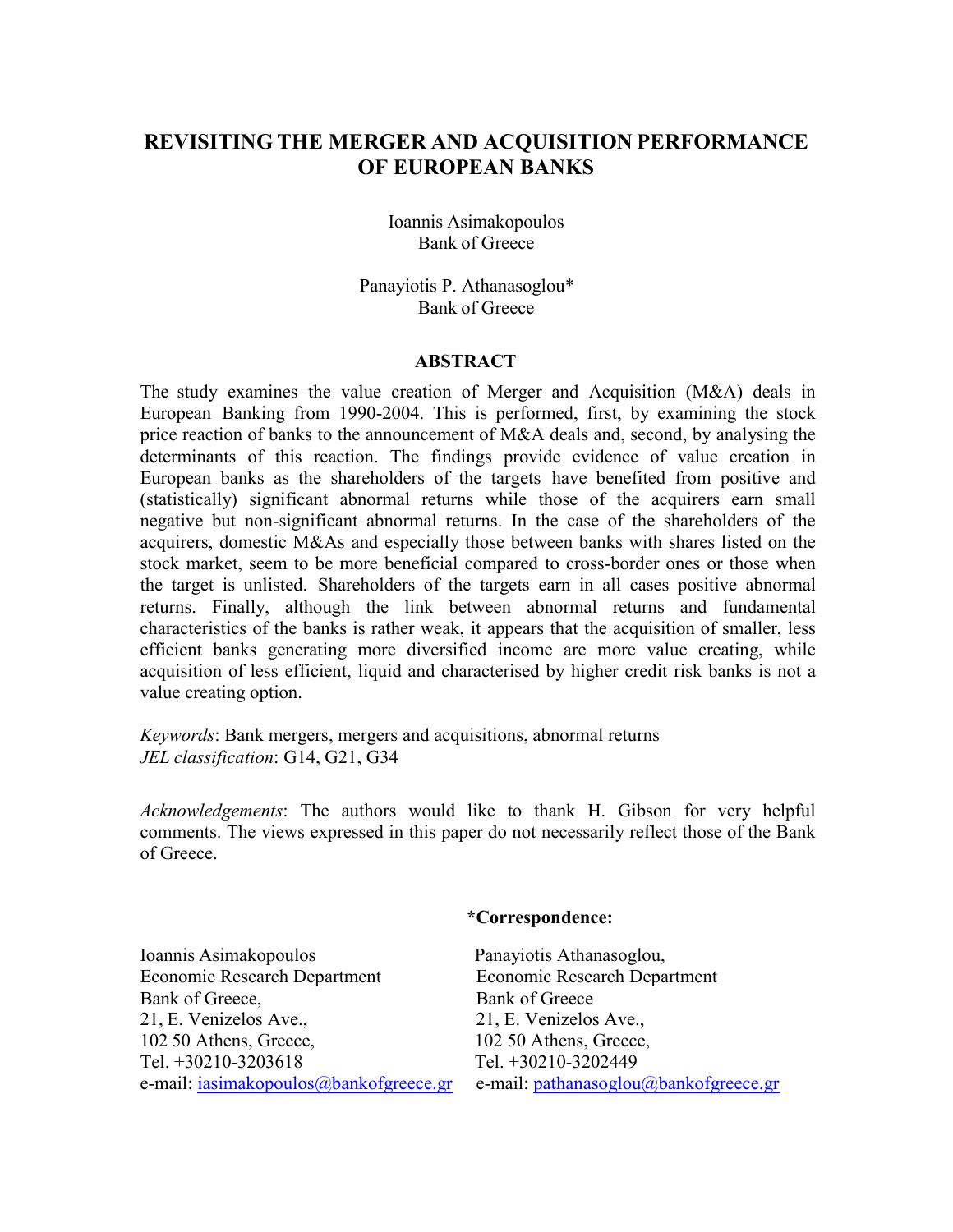## **1.** Introduction

Over the last two decades, the European banking sector has witnessed significant structural changes that resulted in its consolidation through a large number of mergers and acquisitions (M&As) and increased cross-shareholdings.<sup>1</sup> The major factors contributing to these developments were technological advances, the globalisation of financial markets, enhanced supervision of credit systems, the creation of a single financial market in the European Union (EU) and the introduction of the euro. Also, in many countries, especially where smaller banks were active, the growth in M&As was attributed to banks' desire to increase in size in order to obtain gains in terms of market power and/or efficiency as competition in the single European market increased. This resulted in the dramatic drop in the number of credit institutions in the EU-15 from approximately 12,000 at the end of 1990 to just over 7,000 at the end of 2004, with the majority of M&As bring domestic deals.

The importance of the banking sector for economic growth becomes evident from the number and value of banks' M&As to the total number of M&As and value of all sectors in Europe (see Figure 1). The peak in M&A activity was recorded in 1999, while the average number of M&As in the post-1999 period remained well above the respective one in the pre-1999 period. It is also worth noting that the value of bank M&As to total European M&As value climbed to a double digit figure. During the 1990s, a limited number of cross-border bank M&As occurred in EU countries since banks in these countries started to be more intensively interested in expanding outside national borders, especially into eastern European countries, only from 1998-99 onwards. It also worth noting that during the 1990s, the majority (about 80%) of bank M&A deals took place in four member states, namely Germany, Italy, France and Austria and involved small and very small banks, as these were keen to achieve adequate size to allow survival. The increased number of deals between larger banks evolved from the need for strategic repositioning and conglomeration.

Taking into account the aforementioned developments, the significant contribution of the banking sector in the credit process and in the economy and the

<sup>&</sup>lt;sup>1</sup> For an extended discussion on the developments of the European banking system, see European Central Bank (2000, 2004).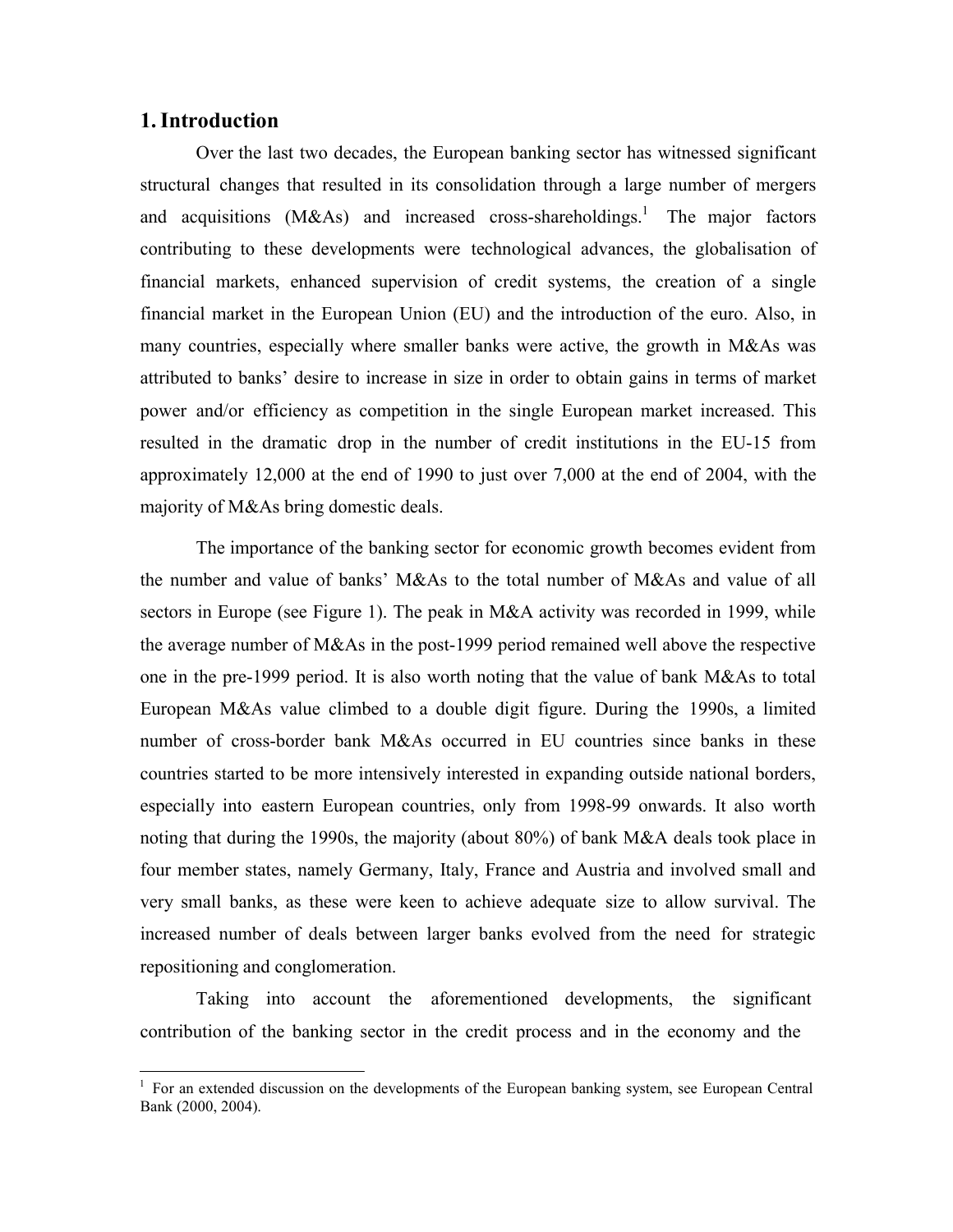extended evidence from relevant studies analysing data from US banks, it is surprising that only a handful of studies have emerged to evaluate the stock market reaction to M&A announcements in the European banking sector (i.e. Campa and Hernando, 2006, Ismail and Davidson, 2005, Lepetit *et al.*, 2004, Altunbas and Ibanez, 2004, Beitel *et al.*, 2004, Beitel and Schiereck, 2001, Cybo-Ottone and Murgia, 2000).<sup>2</sup>



The present study attempts to shed additional light on the value creation of M&A deals in Europe by examining the stock price reaction of banks (acquirers and targets) to

<sup>&</sup>lt;sup>2</sup> Another set of studies, small in number and utilising outdated data, has attempted to measure profitability and efficiency gains through balance sheet analysis (i.e. Focarelli *et al.*, 2002, Huizinga *et al.*, 2001, Vander Vennet, 1996, 2002, Molyneux *et al.*, 1996) providing mixed results.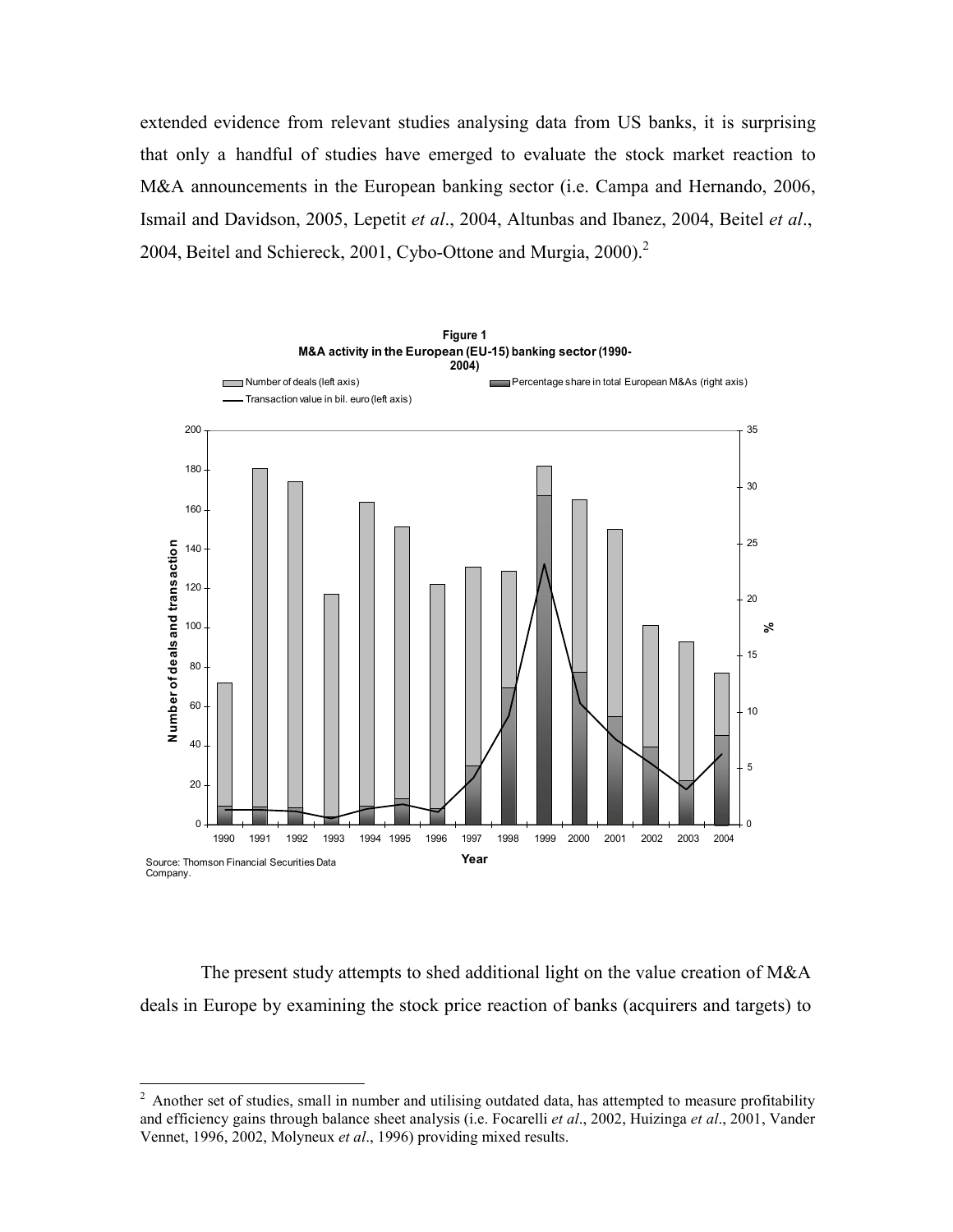the announcement of M&A deals in the period 1990-2004 using a differentiated sample and modified methodology and hypotheses compared to previous research.

**First**, the data employed focuses exclusively on deals between banks where the acquirer is a bank registered in an EU-15 country and the target is either a bank located in EU-15 or in an emerging eastern European country. Second, in order to analyse whether a stock market facilitates the efficient dissemination of information, the study explores the value creation of the deals not only when banks involved in an M&A deal have shares listed on a stock market, the usual approach in the literature, but also when a deal involves an unlisted bank. In this case of course only the share price reaction of the listed bank is estimated. **Third**, besides the typical event study methodology, abnormal returns were also estimated using a GARCH framework in order to capture the possible effects from the heteroscedastic behaviour of share prices. In addition, a series of tests were employed to estimate the statistical significance of abnormal returns. **Fourth**, the present paper provides further evidence on the domestic versus cross-border deals controversy. **Last**, but not least, we analyse the determinants of abnormal returns, an issue overlooked in previous research.

The main findings of the study are as follows: **First**, it provides evidence of value creation in the European banking sector as the shareholders of the targets benefited from by positive and statistically significant abnormal returns while those of the acquirers earn small negative but statistically non-significant abnormal returns. Second, in the case of the shareholders of the acquirers, domestic M&As and especially those between banks with shares listed on the stock market, seem to be more beneficial compared to crossborder ones or those when the target is an unlisted bank. **Third**, shareholders of the targets earn in all cases positive abnormal returns. Fourth, although the link between abnormal returns and fundamental characteristics of the banks is rather weak, it appears that the acquisition of smaller, less efficient banks generating more diversified income are more value creating, while acquisition of less efficient, liquid and characterised by higher credit risk banks is not a value creating option.

The study is structured as follows: the following section reviews the theoretical arguments behind the emergence of M&As together with the respective empirical evidence recorded on stock market reaction to M&A announcements. Section 3 deals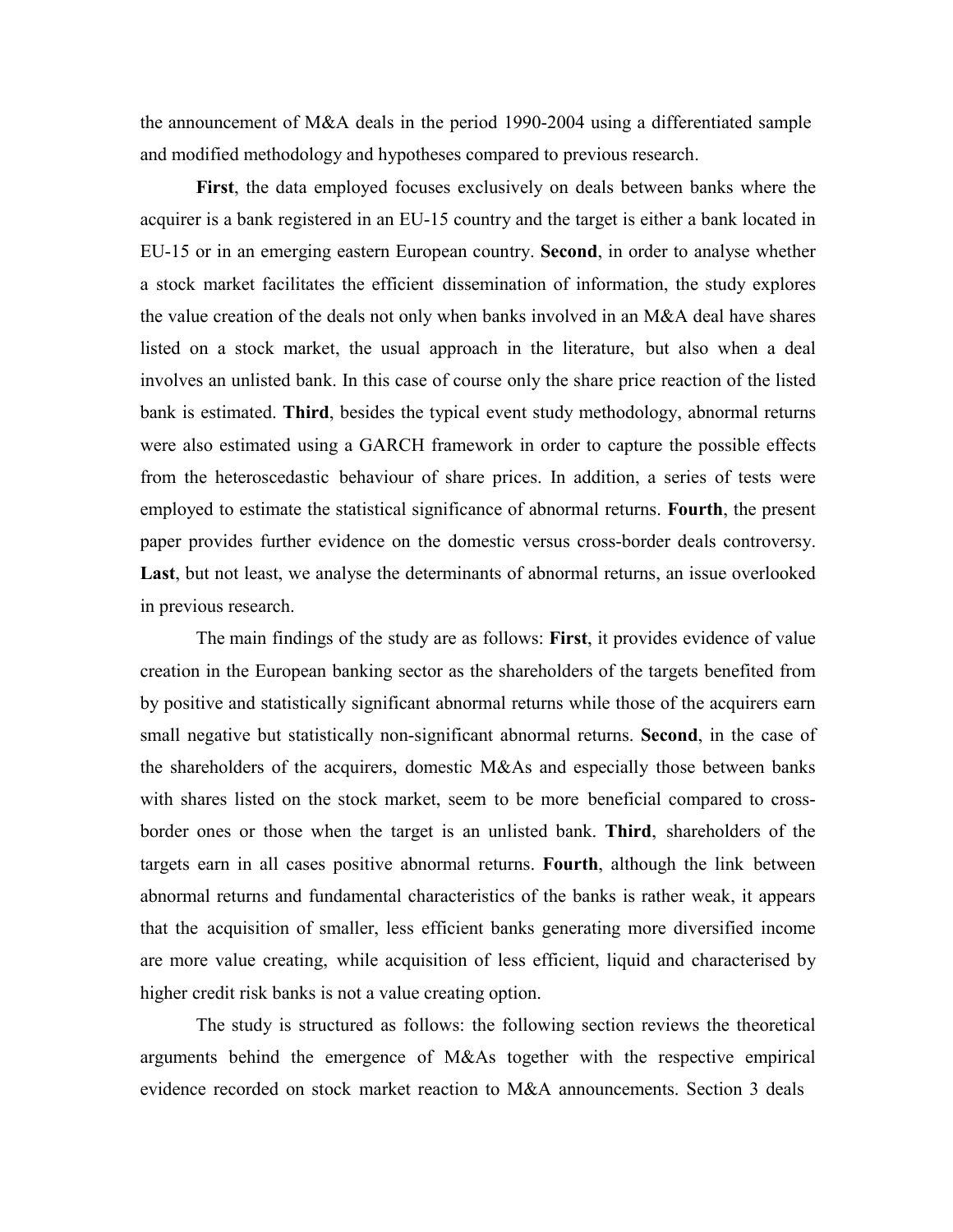with the sample and the methodology and section 4 presents the empirical findings. Finally, section 5 concludes.

# **2. M&As and stock price reaction: theory and literature**

## 2.1 The rationale, advantages and risks of M&As

Several arguments surround the advantages (motives) and risks of M&A deals and a useful summary of these is presented in Table 1.

|                                | Domestic M&As                                                                                                                                                                                                  | <b>Cross-border M&amp;As</b>                                                                                                                                                                                       |
|--------------------------------|----------------------------------------------------------------------------------------------------------------------------------------------------------------------------------------------------------------|--------------------------------------------------------------------------------------------------------------------------------------------------------------------------------------------------------------------|
| rationalisation<br>Motives and | Economies of scale (cutting)<br>distribution networks and<br>administrative<br>functions<br>rationalisation<br>including<br>information technology and<br>risk management<br>Economies of scope<br><b>Size</b> | Diversification<br>Revenue efficiency<br>Economies of scale and scope<br>Size                                                                                                                                      |
| Risks                          | Operating (integrating)<br>risk<br>management, customer and<br>account systems and internal<br>control procedures)<br>Cultural<br>Reputation<br>Strategic                                                      | Operating (increased)<br>compared to domestic cases<br>because of cultural<br>differences)<br>Accounting, reporting,<br>regulation issues<br>Foreign exchange risk (when<br>applicable)<br>Reputation<br>Strategic |

#### **Table 1**

#### Motives and risks of domestic and cross-border M&As

*Economies of scale* is the main argument behind M&As. This implies that banks proceed with M&As to reduce operating cost by cutting down branch networks and staff overheads and also by integrating information technology and risk management systems. On top of that, increased competition generates an incentive for banks to attain the appropriate size in order to take advantage of the market power and the larger capital base. Also, *size* may act as a defensive mechanism for banks wishing to withstand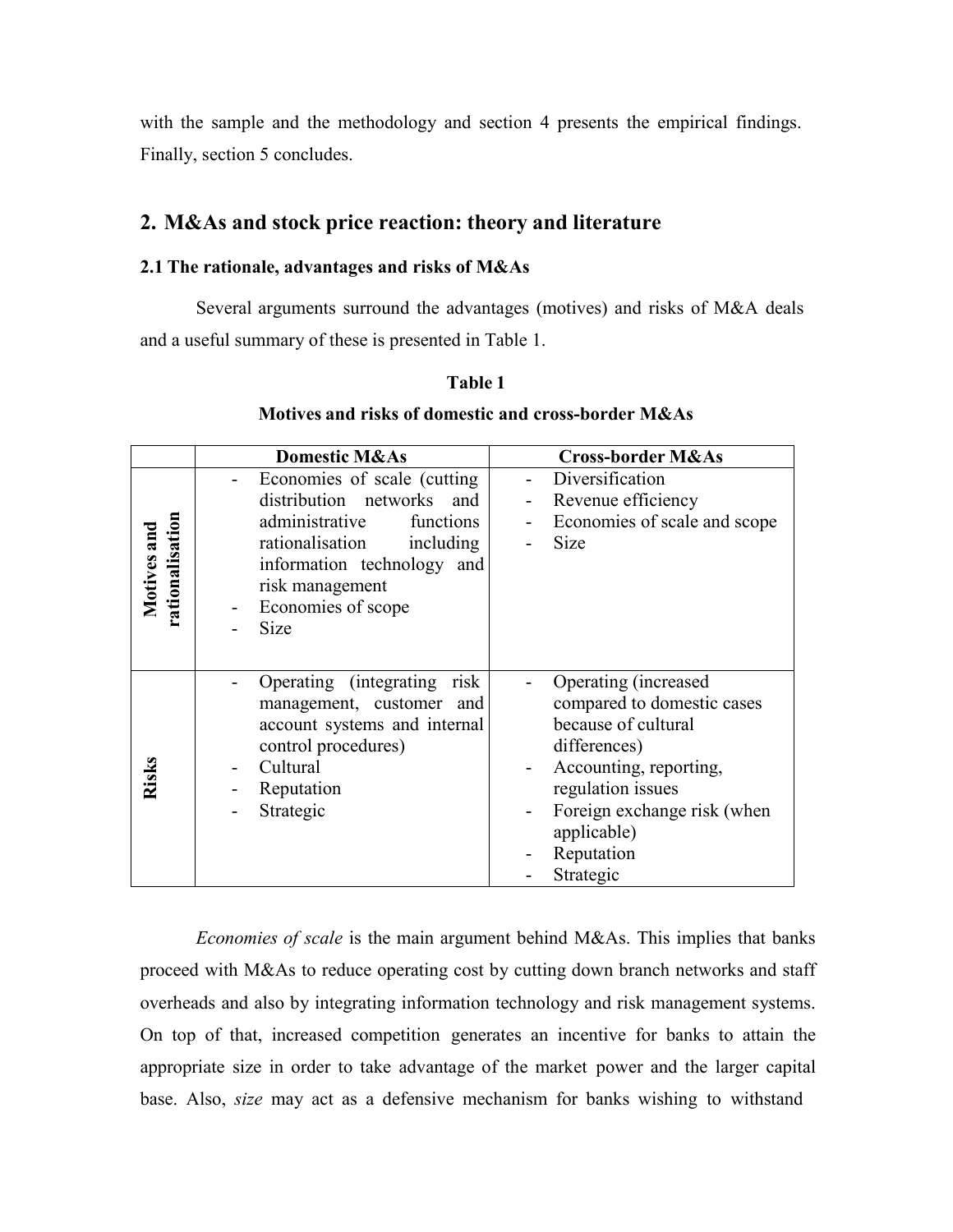external pressures arising from larger banks that may want to expand through acquisitions. *Economies of scope* is another rationale for M&A deals involving banks. Such economies are better exploited when a bank combines its business with another financial company in order to achieve complementarities and benefits from the crossselling of products from existing distribution networks.

Banks may also want to expand in cross-border activities in order to gain access to a *larger client base* and also to *diversify* their sources of income. This type of expansion does not create direct benefits from economies of scale as it does not necessarily involve the overlapping of operations and services; however, it may create cost and *revenue efficiencies* by exploiting the know-how transfer from the acquiring to the acquired bank that in most cases is smaller in size and less sophisticated.

Of course, the benefits do not come without some cost due to the risks involved in these deals. *Operating risk* may be present due to the fact that it is not always easy to integrate technical systems, personnel culture and remuneration practices that could result in turf battles that in turn lead to the loss of key personnel and/or clients. Risks are increased for cross-border deals compared to domestic ones, as in this case  differences are intensified while differences in general practices, accounting and reporting issues and regulation, the foreign clients' perception of the deal and the foreign exchange risk, when applicable, provide additional obstacles. Finally, other significant risk factors are the *reputation risk* that is caused when a potential failure of the acquired institution would cause the reputation of the acquirer to deteriorate and the *strategic risk* that is related to misjudgement on the part of the management of the acquirer regarding the scope of the deal or the quality of the target.

#### **2.2 Bank M&As and stock price reaction: theoretical arguments**

The ultimate target for the management of any company, banks included, is the maximisation of shareholders value that for companies having shares listed in a stock market is reflected in their stock price. Any announcement of an intended M&A between banks attracts the interest of the investment community and the banks' shareholders as it gives them an opportunity to check the validity of the following two hypotheses: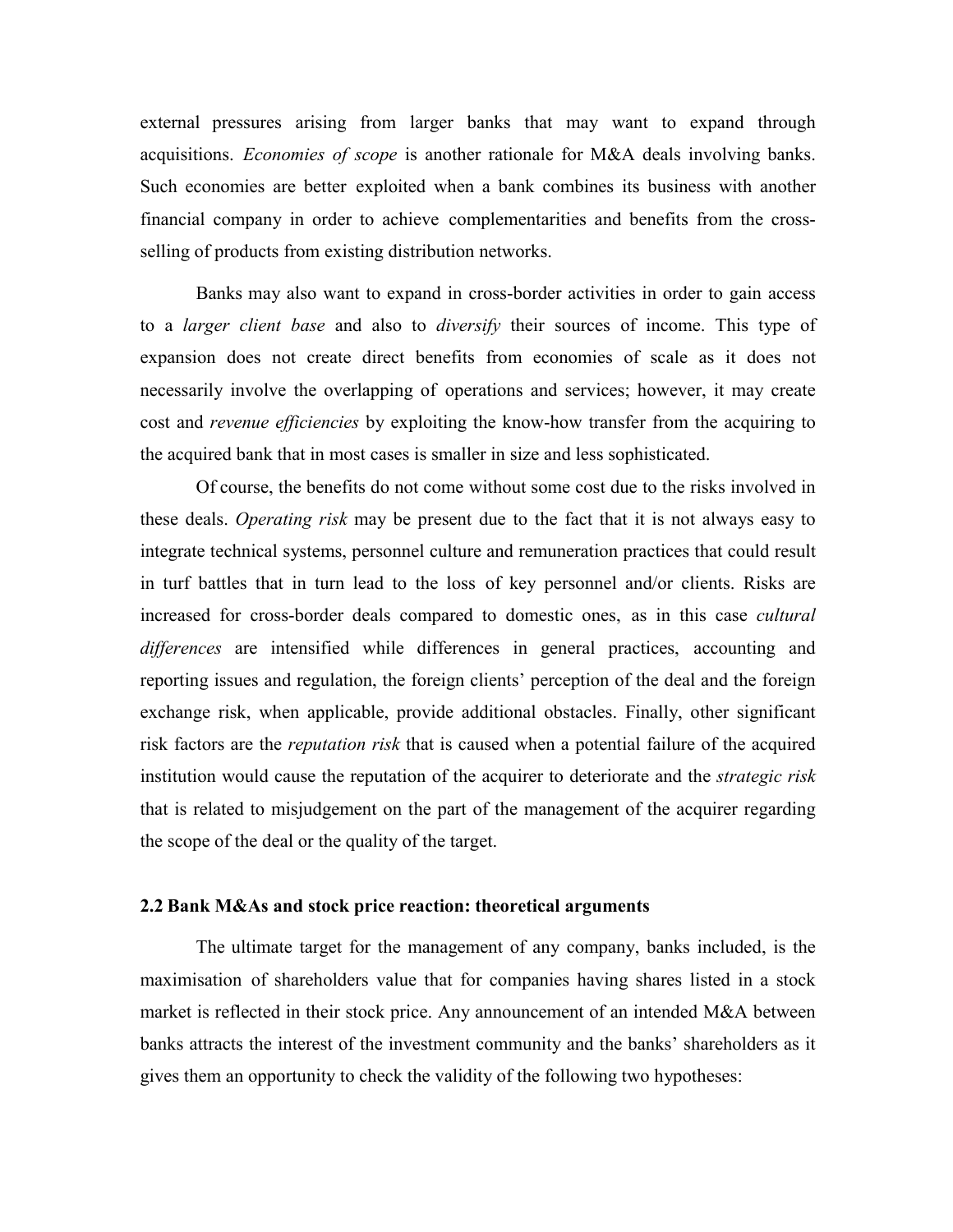"The information hypothesis", according to which the management team of the acquiring bank wants to proceed with a prospective deal because it may be aware that the value of the target bank is underestimated.

"The inefficient management hypothesis", according to which the target bank is obliged either to improve the operation of the bank in order to make it more efficient and thereby possibly prevent its takeover, or to hand over its management to a new more capable management team.

However, an intended bank M&A does not necessarily imply that the management aims to maximise shareholders wealth. If the utility function of the management of the acquiring bank is increasing proportionately to the scale of the bank, it is possible that the management in question will proceed with the M&A simply to derive the greatest possible personal benefit without taking into account the total cost involved in acquiring the target bank, which may be far higher than the value of the target bank itself. A similar case arises when the management of the acquiring bank overestimates its own ability to identify undervalued target banks, thus eventually paying a relatively high price ("hubris hypothesis", see Roll, 1986).

Taking into account the above arguments, the announcement of an intended M&A is expected to cause the following changes to take place in:

(a) Acquiring banks' shares:

A positive reaction when the M&A involves banks which provide similar services and/or are active in the same market. A negative reaction when it is perceived that the M&A serves only the personal interests of the management of the acquiring bank rather than the interests of the shareholders. A negative reaction may also be more related to a cross-border expansion or to a deal that involves a less-well known bank (usually an unlisted one) as investors generally face information asymmetries.

(b)Target banks' shares:

A positive reaction when either investors feel that the target bank's share price is undervalued or that the management of the target bank is inefficient and that, therefore, the acquisition will result in efforts to improve the operation and organisational structure of the bank, which will in turn lead to improved performance.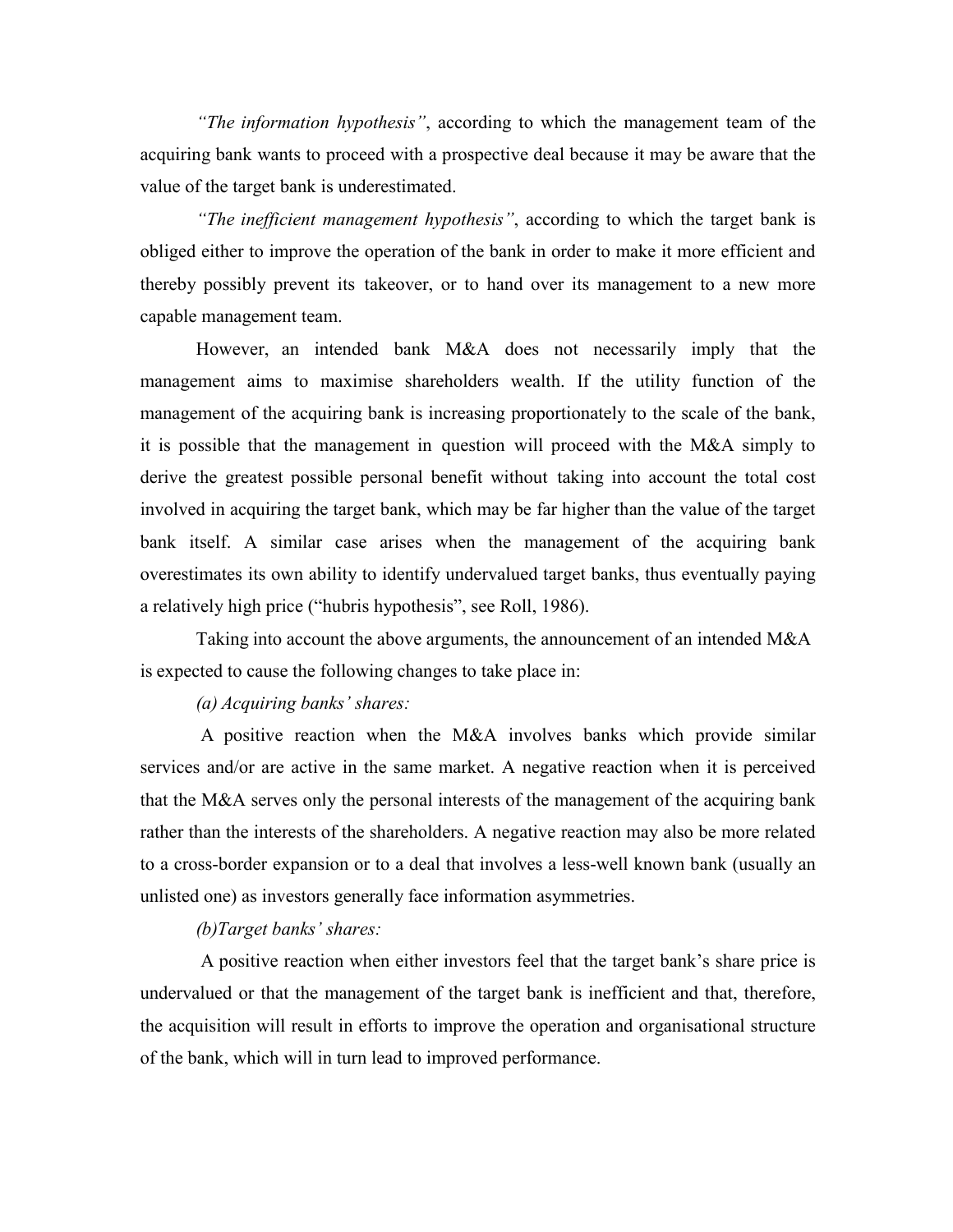Capital market based research is looking into how the stock market reacts to announcements of M&As considering that this reaction is a major indication of how much the M&A is expected to affect the overall efficiency of the banks involved. In other words, this strand of literature attempts to analyse whether the announcement of an intended M&A creates positive or negative abnormal returns for the share prices of the banks involved in the M&A.

#### **2.3 An overview of the literature**

Empirical research into the impact of the announcement of a bank M&A on stock prices has concentrated mainly on bank M&As in the US, while it is relatively limited as far as the European banking system is concerned although there is a growing research interest in this direction over the past few years. The general conclusion drawn is that positive abnormal returns are observed in the case of the target banks' shares, while the results for acquiring banks are mixed, even though there is a tendency for abnormal returns to be negative or statistically insignificant in many cases.

Also, looking at the overall wealth of both the acquirer and the target, despite the benefits which theoretically should arise from an M&A and the partial transfer, as observed by several researchers, of wealth from the shareholders of the acquiring bank to the shareholders of the target bank, it appears that, in total, stock returns in the US are not affected by the announcement of an M&A, as acquiring banks show a loss on average which offsets the profits of target banks' shares. By contrast, in the EU, abnormal returns are mainly observed in the case of target banks and, to a lesser extent, in the case of acquiring banks.

In more detail, the empirical results presented in international literature may be summarised as follows:

#### (a) Acquiring banks

In the studies based on *daily data*, the results show that, following M&A announcements in US, stock prices of acquiring banks show positive but low abnormal returns before the announcement for a period of ten days or less (see Pettway and Trifts, 1985, James and Wier, 1987, Bertin et al., 1989). By contrast, in another case, abnormal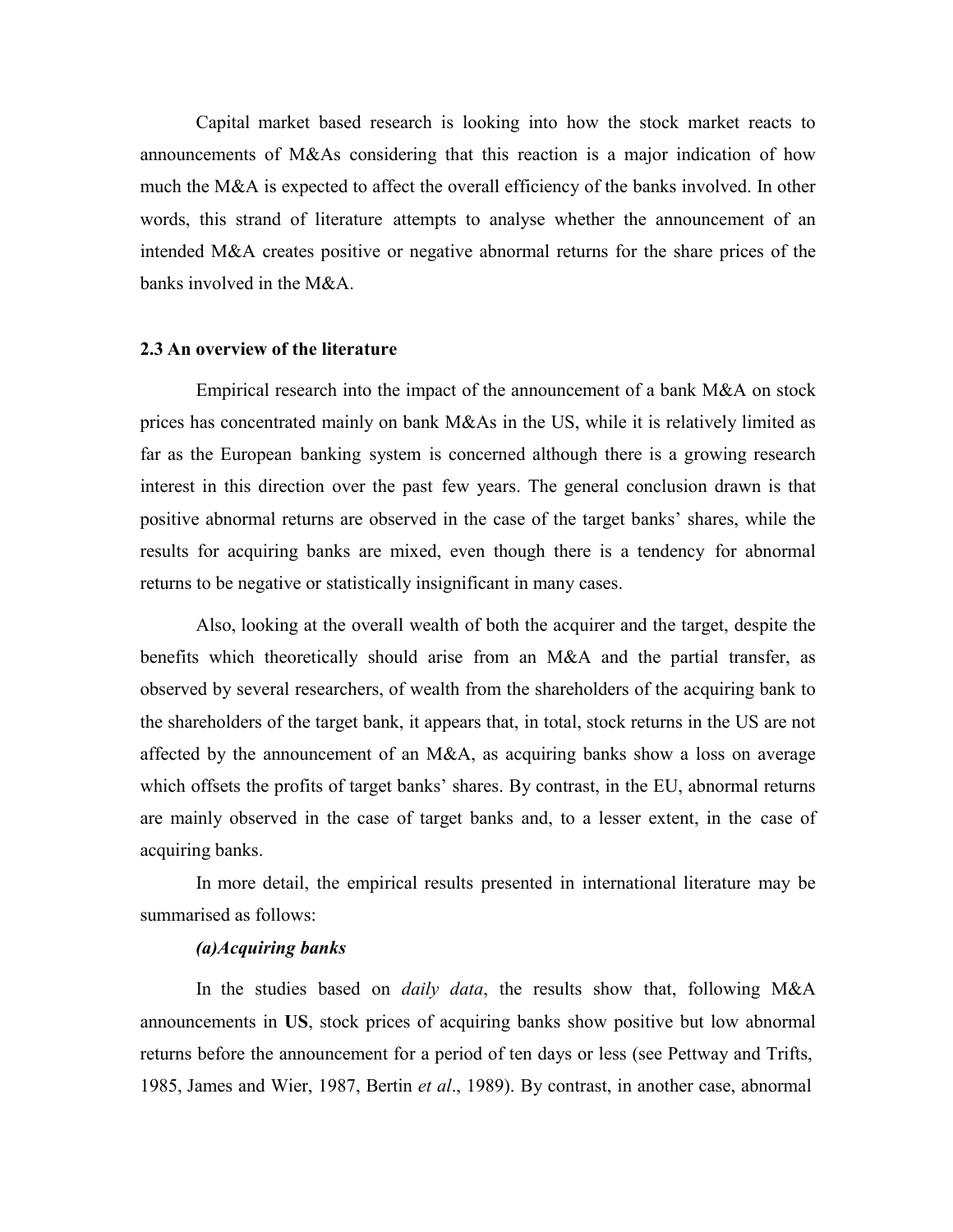returns appear to be negative for a period of four days before the announcement (see Houston and Ryngaert,  $1994$ ).<sup>3</sup>

In the studies based on *weekly data*, negative abnormal returns were observed for a period of 4 to 20 weeks after the announcement date (see Wall and Gup, 1989, Trifts and Scanlon, 1987), while in studies carried out using *monthly data*, negative abnormal returns were noted for a period of up to 36 months following the announcement date (see Madura and Wiant, 1994). In these cases, i.e. in cases where the abnormal returns continue for a relatively long period following announcement date, a possible cause is the inefficient operation of the stock market, or the fact that investors gradually change their expectations because the M&As appear to have brought about fewer benefits than had initially been discounted at the announcement date (see Piloff and Santomero, 1998).

The results are also contradictory in cases where the abnormal returns cover both the period before and after the announcement date. Specifically, in some studies a positive abnormal return is observed on the announcement date and on both the day before or the day after (see Desai and Stover, 1985, Cornett and De,  $1991$ ), while other studies report negative abnormal returns for a period of one day before the announcement to one day after the announcement (see Kaen and Tehranian, 1989) and for a period of five days before and after the announcement date (see Baradwaj *et al.*, 1990, 1992). Finally, on another occasion, abnormal returns varied from positive to negative depending on the period when the analysis was carried out (see Dubofsky and Frazer, 1989).

Looking at evidence based on M&As in Europe, the first attempt by Cybo-Ottone and Murgia (2000) resulted in contradictory results in comparison to US studies as in some cases they reported positive abnormal returns which lasted for a period of 20 days before until 20 days after the announcement date. The results of Bietel and Schiereck (2001) and Ismail and Davidson (2004) are also in line with the findings of Cybo-Ottone and Murgia (2000), with the latter study presenting larger differentiation in terms of the value of the abnormal return. Finally, Campa and Hernando (2006) found virtually zero

<sup>&</sup>lt;sup>3</sup> Abnormal returns appearing before the announcement date may be related to insider trading or rumours leaking out before the deal are publicly announced.

<sup>&</sup>lt;sup>4</sup> Cornett and De (1991), however, observe that the positive abnormal return for acquiring banks became gradually negative for a period of up to 15 days from the announcement date.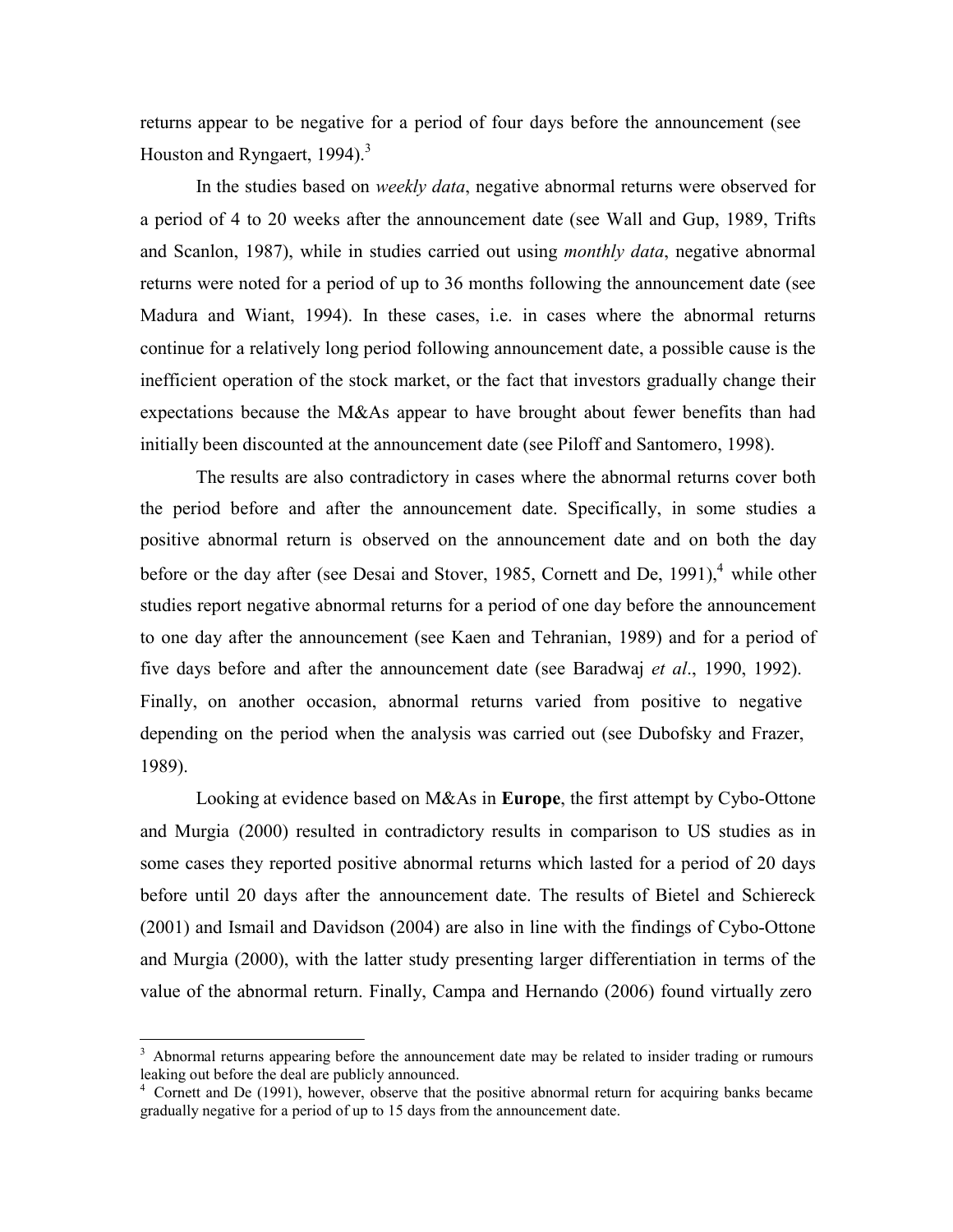abnormal returns for the acquiring banks for the period surrounding the announcement date.

#### *(b)Target banks*

In the US, most studies find that the stock market reaction to M&A announcements was positive for target banks' shares for a period of 15 days before and after the announcement date (see Hannan and Wolken, 1989, Cornett and De, 1991). Also, the cumulative average abnormal returns following the announcement date remain positive for a period of up to 15 days following the announcement date, despite the occurrence of some negative abnormal returns in the same period, mainly due to the systematic appearance of positive abnormal returns up to the announcement date. In another case, positive abnormal returns are only noted during the four days preceding the announcement (see Houston and Ryngaert, 1994).

In studies which utilise *weekly data*, positive abnormal returns extend for a period beginning 40 weeks prior to the announcement date and continuing for 30 weeks after this date (see Trifts and Scanlon, 1987, Neely, 1987, De Cossio *et al.*, 1988, and Hawawini and Swary, 1990). Trifts and Scanlon (1987) in particular observed that acquiring banks presented positive cumulative abnormal returns for the period beginning 40 weeks before the announcement date and continuing up to 20 weeks after the date. However, for the separate 20-week period following the announcement date, the results were statistically insignificant. Moreover, in instances where abnormal returns are pinpointed for shares of both the acquiring and the target banks, the latter appear to benefit more than the former (see Zhang, 1995, Becher, 2000).

Studies based on data from M&As in **Europe** provide similar results to those reported for US data. However, there are observed significant quantitatively differences between the studies that analyse European M&As, mainly due to the period under examination or the number of firms that were included in the sample used. The first studies (Cybo-Ottone and Murgia, 2000, Bietel and Schiereck, 2001) report relatively higher abnormal returns, closer to those observed in US studies, while the latest studies (Ismail and Davidson, 2004, Campa and Hernando, 2006) present more conservative results, still positive and statistically significant though, with the difference attributed to the different structure of the utilised samples.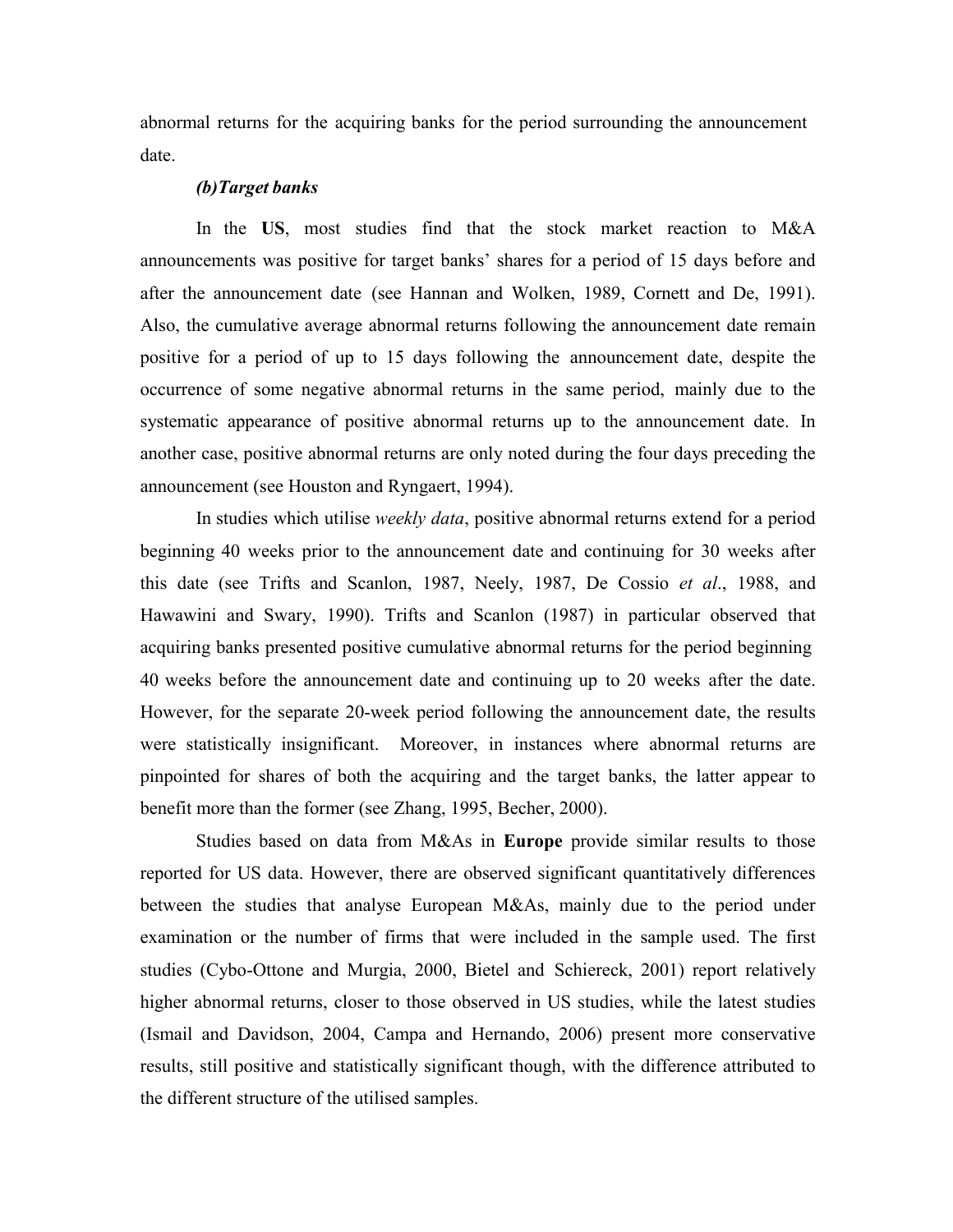Finally, there is limited and inconclusive evidence on the benefits of domestic versus cross-border expansion with Campa and Hernando (2006), Lepetit *et al.* (2004), Beitel and Schiereck (2001) and Cybo-Ottone and Murgia (2000) presenting results indicating that domestic deals are more beneficial, whilst Ismail and Davidson (2004) reach, in some cases, the opposite conclusion.

## **3. Data and methodology**

#### **3.1 Data sample**

The prime source of the bank M&As transactions examined in the present study is the "Thomson Financial Securities Data Company –Mergers and Acquisitions database", while information related to share prices and balance-sheet data was collected from Bloomberg L.P.

The selected sample includes all finalised (completed)<sup>5</sup> M&A transactions announced between 1990 and 2004 when the acquirer was a bank registered in any of the EU-15 countries and the target was a bank registered either in a EU-15 country or in an Eastern European country. In addition, banks included in the sample were not involved in more than one deal during the year under examination in order to isolate the information content of specific deals. As for share prices the norm was followed utilising daily prices. Specifically, for each deal, we required that the shares of at least one of the two banks participating in the deal to be listed in on organised exchange for at least one year (252 trading days) prior to announcement date and for at least 20 trading days following the announcement. Additionally, for the same length of period, prices of the composite stock market indices for each country in which the involved banks are domiciled were collected. Regarding balance-sheet data, we required complete information on net interest income, revenues, costs, provisions, profits, loans, deposits and total assets, as this information was vital for the construction of variables that are used in the second part of the study in an attempt to explain the determinants of share price reaction to the M&A announcements. Table 2 reports a summary report of the identified transactions.

 $<sup>5</sup>$  The database includes all types of deals, including pending and withdrawn ones which are excluded in the</sup> current analysis.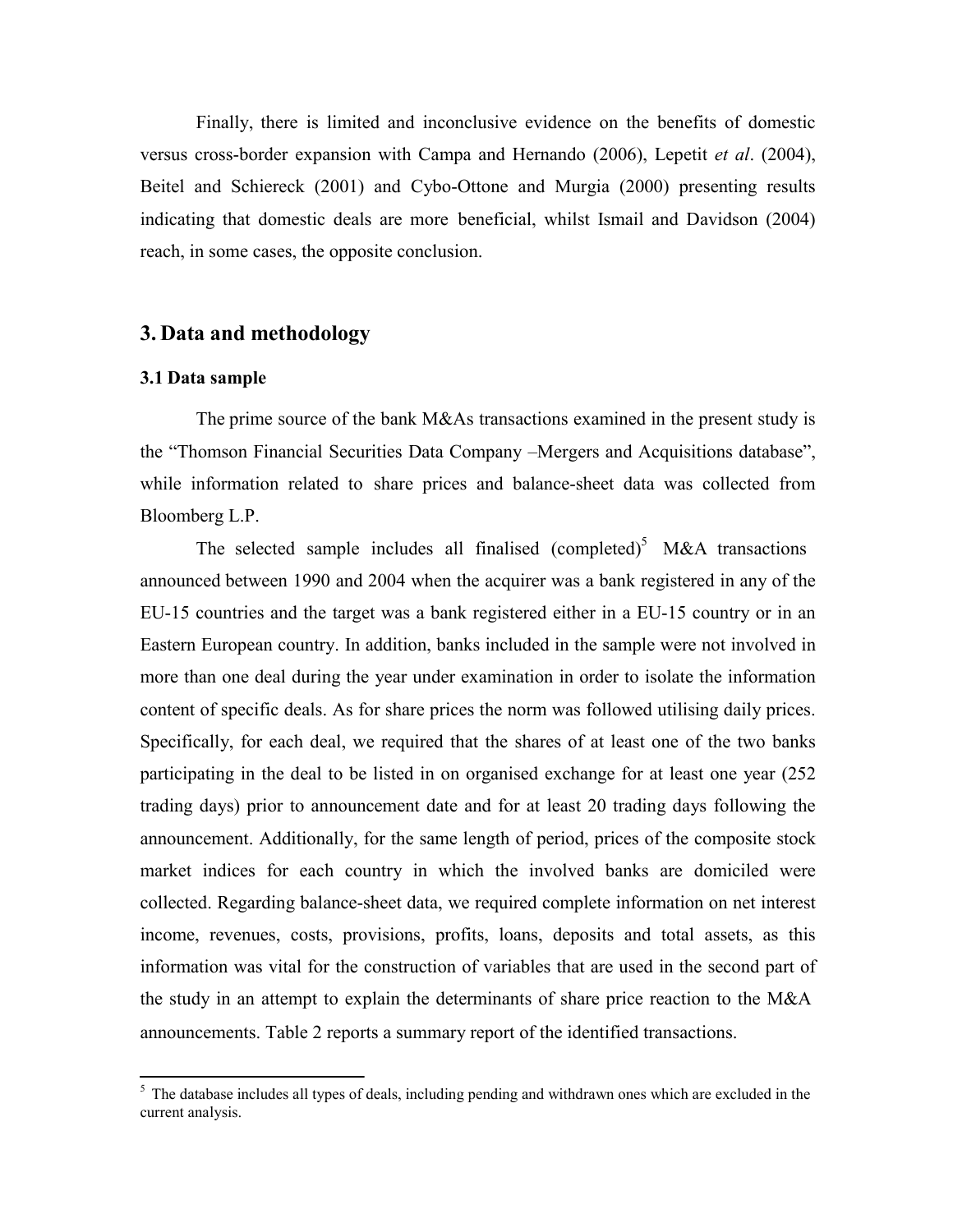#### Table 2

| No of Acquirers |     | No of Targets |              |            |              |  |  |  |  |
|-----------------|-----|---------------|--------------|------------|--------------|--|--|--|--|
|                 |     |               | Listed       | Non-listed |              |  |  |  |  |
|                 |     | Domestic      | Cross-border | Domestic   | Cross-border |  |  |  |  |
| Listed          | 145 | 34            | 14           | 42         | 55           |  |  |  |  |
| Non-listed      | 25  | 18            |              | ۰          | -            |  |  |  |  |

#### **Sample distribution of European banks M&As deal announcements**

Source: Thomson Financial Securities Data Company.

The sample used in this study differs from those of other studies examining the European market (e.g. Cybo-Ottone and Murgia, 2000, Beitel and Schiereck, 2001, Beitel et al., 2004, Lepetit et al., 2004, Ismail and Davidson, 2005, Campa and Hernando, 2006) in that: a) it spans a longer period (1990-2004); b) it focuses only on banking deals within EU-15 and Eastern Europe, in contrast to other studies that utilised a sample included companies from the financial sector in general; c) it does not restrict the sample requiring both the acquiring and the target bank having their shares listed on an organised stock exchange and therefore conclusions can be reached regarding the potential different reaction of the market to deals involving banks not listed on an exchange (i.e. due to information asymmetries); and d) it utilises balance-sheet data, an approach followed only by Bietel *et al.* (2004) and to some extend by Campa and Hernando (2006).

The initial sample collected comprised nearly 2,800 M&A deals. However, the criteria that were subsequently imposed restricted the final number of examined deals. The major requirement was that at least one of the banks involved in an M&A deal was listed on an organised exchange. This restricted the initial sample to 145 acquirers having their shares listed on an organised exchange and 25 which did not, with the respective numbers for the targets being 71 and 97. The number of domestic deals outperformed cross-border ones, with the majority of the latter involving non-listed banks.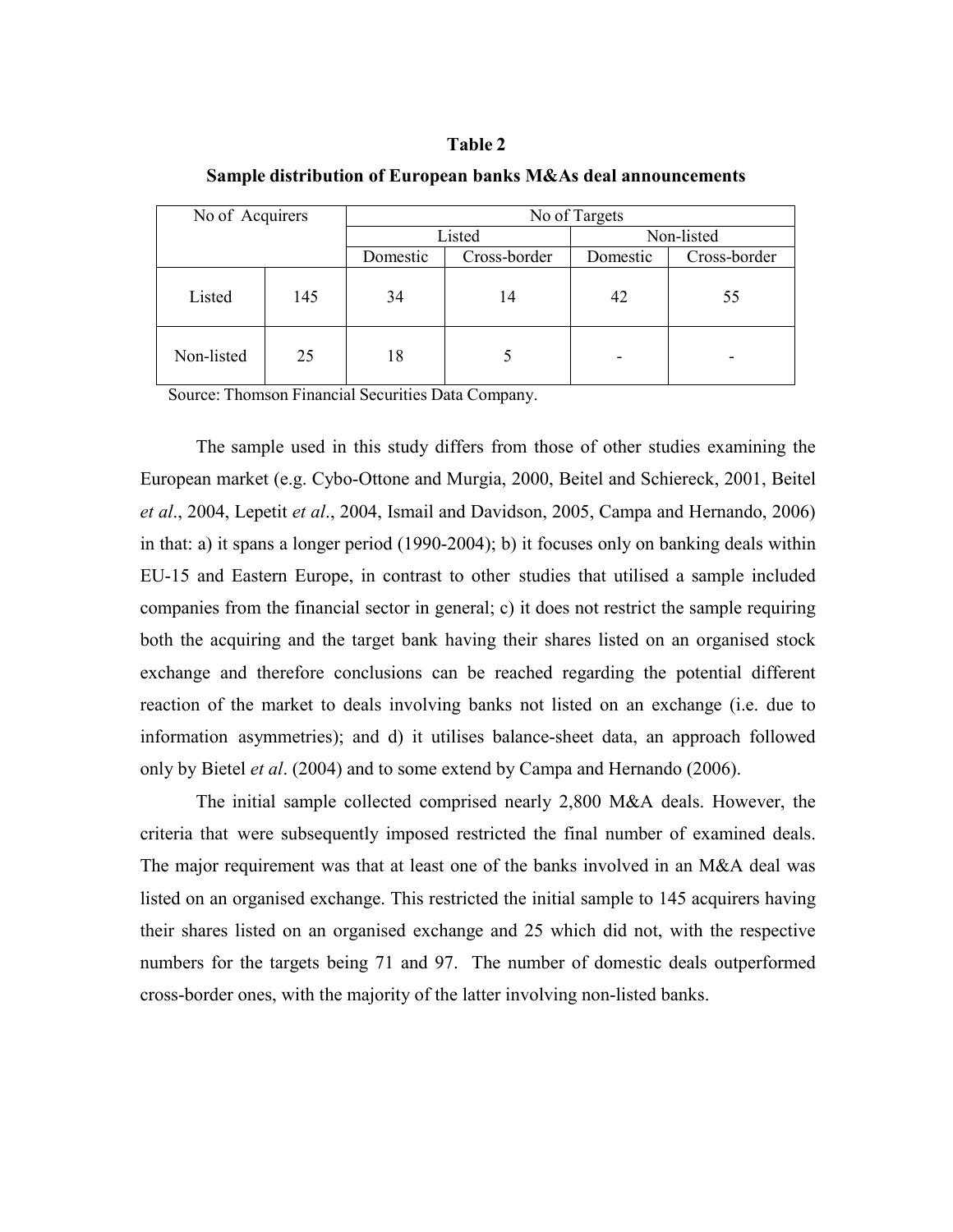#### **3.2 Methodology**

#### 3.2.1 Event study

As already mentioned, the aim of the present study is to analyse the shareholders' value creation of bank M&A deals. For this reason, a standard "event study" methodology is adopted, a brief analysis of which follows. A key supposition underlying this method is the hypothesis that stock market prices fully and immediately incorporate all available information (market efficiency hypothesis). As a result, the announcement of an event such as an M&A deal leads to a rapid adjustment of the stock price connected with this event. In order to assess the significance of this price adjustment, an asset pricing model is used. Utilising such a model, as the market model in our case, which is the most commonly used one in the relevant literature, the linear relationship between the expected return of a share and the market portfolio may be given by equation (1):

$$
R_{it} = a_i + b_i R_{mt} + e_{it} \tag{1}
$$

where:  $R_{it}$  is the expected return<sup>6</sup> of share i at time (day) t,  $R_{mt}$  is the return of the market portfolio m at time (day) t,  $a_i$ ,  $b_i$  are the coefficients of the model,  $e_{it}$  is a statistical error term having an expected value E(e<sub>it</sub>) =0, constant variance Var (e<sub>it</sub>)= $\sigma^2$ <sub>ei</sub> and E(e<sub>it</sub>, e<sub>i,t-j</sub>)=0, for every  $i\neq j$ .

The econometric estimation of the  $a_i$  and  $b_i$  coefficients in equation (1) and, by extension, of the expected returns of share i will be carried out using the Ordinary Least Squares (OLS) method for the period between 252 and 21 trading days before the announcement date. In addition to OLS estimation, equation (1) was also estimated by the use of a GARCH-type model in order to capture a well-known stylised fact that stock returns are characterised by time-varying volatility and volatility clustering effects (see for example Bollerslev, 1986, Akgiray, 1989). Specifically, an asymmetric GARCH-type model was adopted based on the well documented empirical finding that volatility is more sensitive to negative shocks compared to positive ones (see for example Nelson, 1991).

<sup>&</sup>lt;sup>6</sup> All returns in this study are calculated as the difference of natural logarithms of respective share prices.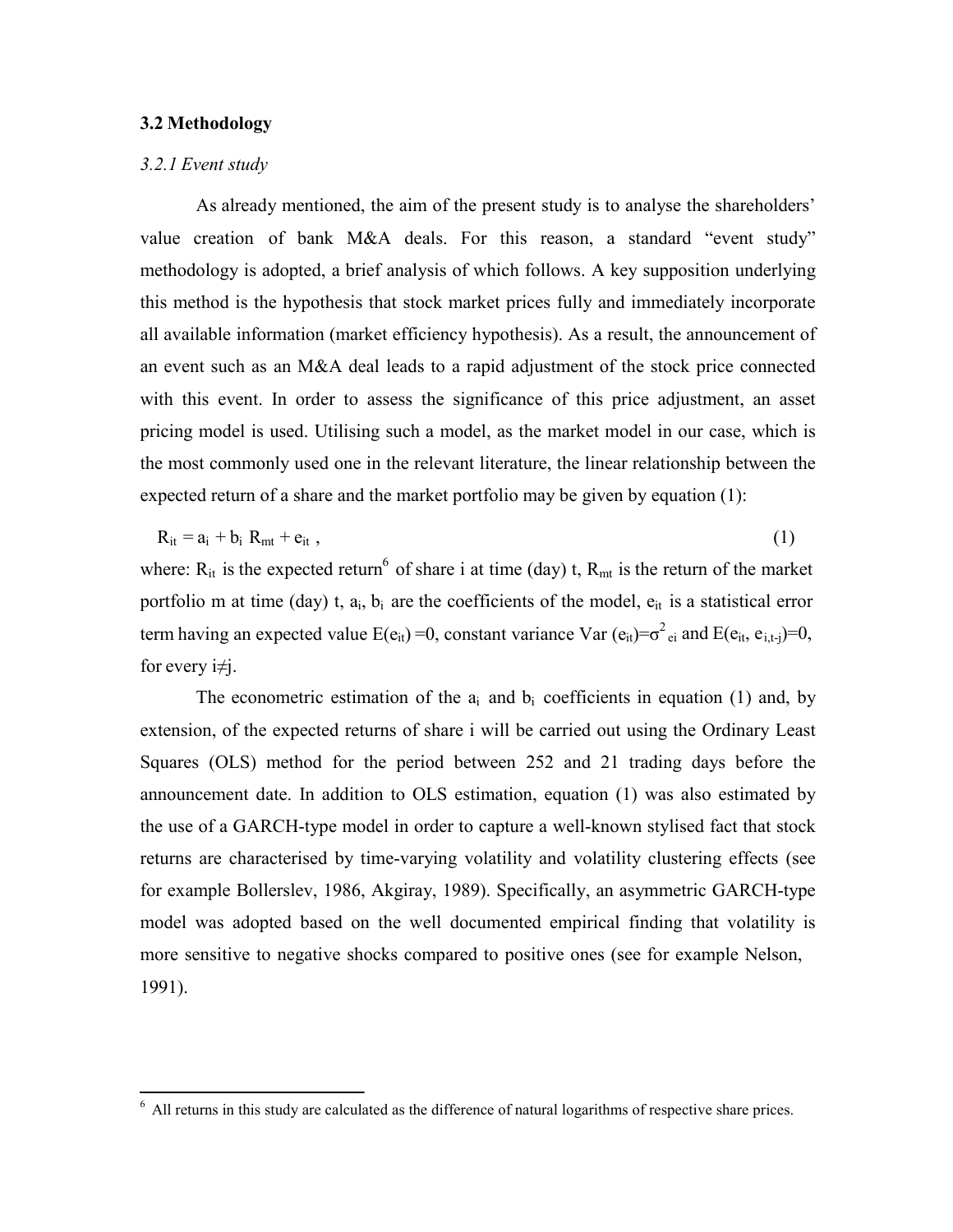The estimated coefficients  $\hat{a}$  and  $\hat{b}$  are then replaced in equation (1) in order to calculate the expected return  $\hat{R}$ it for each share i. Abnormal returns for each share i (ARi) are derived using equation (2):

$$
AR_{it} = R_{it} - \hat{R}_{it} \tag{2}
$$

In order to draw inferences regarding the specific event, calculated abnormal returns must be first aggregated as shown in equation (3):

$$
\overline{AR_t} = \frac{1}{N} \sum_{j=1}^{N} AR_{it} \tag{3}
$$

where: N is the number of banks under examination.

Whilst calculating abnormal returns provides an indication of the impact of the event, this indication refers only to individual time points. To investigate the ongoing impact of an event on share prices, average abnormal returns must be aggregated through time in accordance with equation (4):

$$
CAR_{[t1, t2]} = \sum_{t=t1}^{t2} \overline{AR_t},
$$
\n(4)

where:  $CAR_{\text{[t1, t2]}}$  is the cumulative abnormal return for the period  $[t_1, t_2]$ .

In the literature, various calculation periods of the cumulative abnormal returns are employed. The present study, in addition to the examination of the announcement date  $(t_0)$  reaction, utilises the most commonly used event window ranging from 20 days before to 20 days after the announcement date, i.e. [-20, +20]. Three intermediate time intervals  $[-20, 0]$ ,  $[-10, 0]$ , and  $[-1, +1]$  are also used to validate the results.

Equations (1) to (4) are separately estimated for acquirers and targets and for different classifications within these two categories (i.e. national versus cross-border deals). A combined analysis, examining the sample as a whole, was not adopted as, in contrast to other relevant studies, we chose to include in the sample banks having shares not-listed on any organised stock exchange and therefore there were cases when a listed acquirer (target) made a deal with a non-listed target (acquirer) and consequently the focus was on the individual reaction of acquirers and targets.

 $\frac{7}{7}$  Equivalently, one can calculate CARs by share and aggregate through time.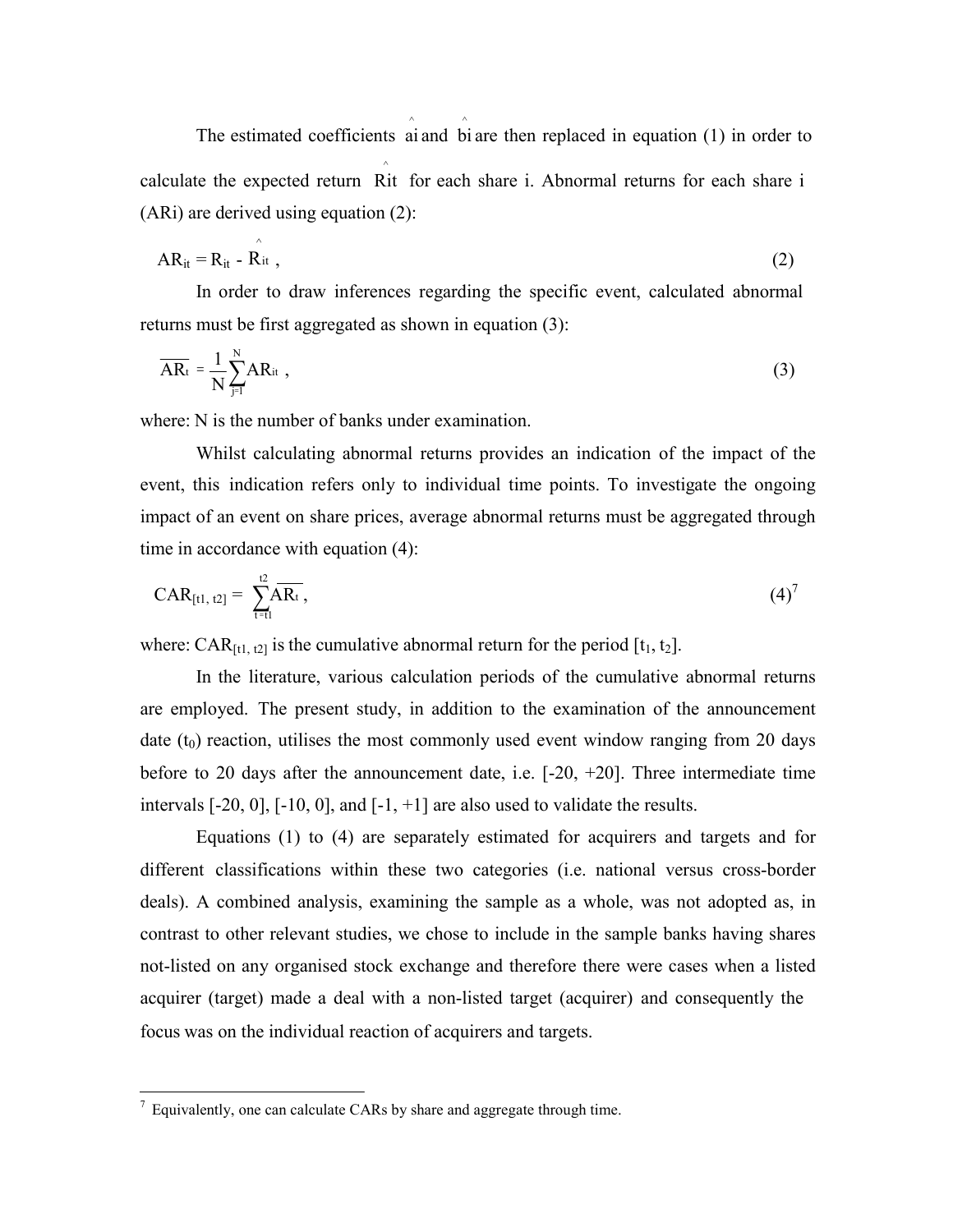The statistical significance for both the abnormal and cumulative abnormal return can be assessed following a number of methods (see Campbell *et al.*, 1987) with the most typical one being a traditional t-test. $8$  However, the main limitation of most tests applied in event studies, including the traditional t-test, is the assumption that the "event" affects only the mean return, if any. Therefore, in case the event affects also the variance of returns around the event date, the use of non-event period data for the estimation of the variance of abnormal returns, a necessary calculation for statistical inference, will result to an often rejection of the null hypothesis that there is no significant reaction. In order to alleviate this problem, Boehmer *et al.* (1991) suggest that the variance of average abnormal returns is estimated from the cross-section of abnormal returns of any particular date. In more detail, a standardised CAR (SCAR) can be written as:

$$
SCAR_{[t1, t2]} = \frac{CAR_{[t1, t2]}}{\sigma_{it, [t1, t2]}},
$$
\n(5)

 $\wedge$ where:  $\sigma_{it}$  is estimated by the market model as  $(t_2-t_1+1)\sigma^2$  ei.

Boehmer *et al.* (1991), hereinafter BMP, propose the following test:

$$
BMP = \frac{SCRR_{[t1, t2]}}{\frac{1}{N^2} \sum_{i=1}^{N} \left( SCAR_{i[t1, t2]} - SCAR_{[t1, t2]} \right)^2},
$$
(6)

In addition to the BMP test, in order to verify our results, the non-parametric test of Corrado (1989) was also employed. This test has the advantage that it does not take into account the abnormal returns' distribution since, by using ranks, it neutralises the statistical effect (such as outliers, skewness etc.) of abnormal returns. To implement the test, each bank's abnormal return for the whole period of the study (estimation and event period) is assigned a rank, starting with the rank of one for the lowest abnormal return. Then, the ranks in the event period for each firm are compared with the expected average rank under the null hypothesis of no abnormal returns. Assuming that  $K_{it}$  is the rank for

 $\sqrt{\frac{N^2}{N^2}} \sum_{i}$ <sup>8</sup> The traditional t-test assumes that the distribution of  $\hat{CAR}$  is normal with mean  $\mu$  and variance  $\sigma^2$  and therefore the test is derived as  $t_{[t1, t2)} = CAR[t1, t2]$  $\left(\frac{1}{N^2}\sum_{i=1}^N \sigma_i^2\right)$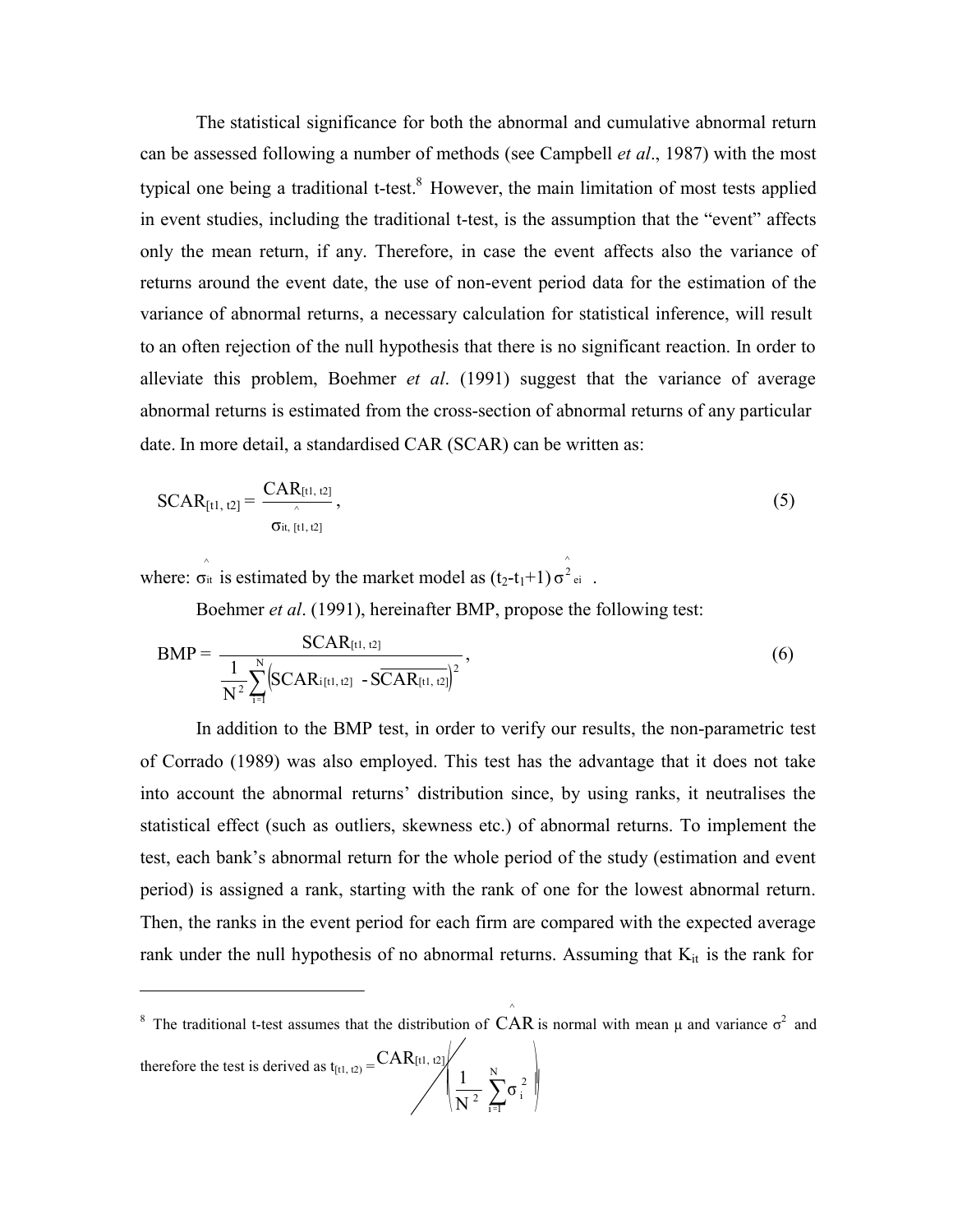bank i at time t and T is the number of observations for the estimation and event period, the average expected rank for bank i is:

$$
\overline{K_i} = 0.5 + T_i/2, \qquad (7)
$$

Using  $(7)$ , the Corrado  $(C)$  test for event date 0 is specified as follows:

$$
C = \frac{\frac{1}{N} \sum_{i=1}^{N} (K_{io} - \overline{K_{i}})}{\sqrt{\frac{1}{T} \sum_{t=1}^{T} \frac{1}{N^{2}} \sum_{t=1}^{N} (K_{it} - \overline{K_{i}})^{2}}},
$$
\n(8)

For multi-week periods (L), the test becomes:

$$
C = \frac{\sum_{i=1}^{L} \frac{1}{N} \sum_{i=1}^{N} (K_{i1} \cdot \overline{K_{i}})}{\sqrt{\frac{1}{T} \sum_{i=1}^{T} \frac{1}{N^{2}} \sum_{i=1}^{N} (K_{it} \cdot \overline{K_{i}})} \sqrt{L}},
$$
\n(9)

#### 3.2.2 Analysing the determinants of abnormal returns

As already mentioned, the handful of studies dealing with M&A announcements in the European banking industry are mainly concerned with the stock price reaction surrounding the announcement date, while they provide limited evidence regarding the factors that may explain this reaction. The present study builds on the estimated abnormal returns and attempts to identify the factors that drive the results. For this reason several factors, which are analysed in Table 3, are considered and their choice aims to provide evidence on the effect of the "general characteristics of the deals", as well as of the "fundamental characteristics" of the banks involved. More specifically, regarding the former:

¾ "Target": aims to differentiate the reaction between acquirers and targets.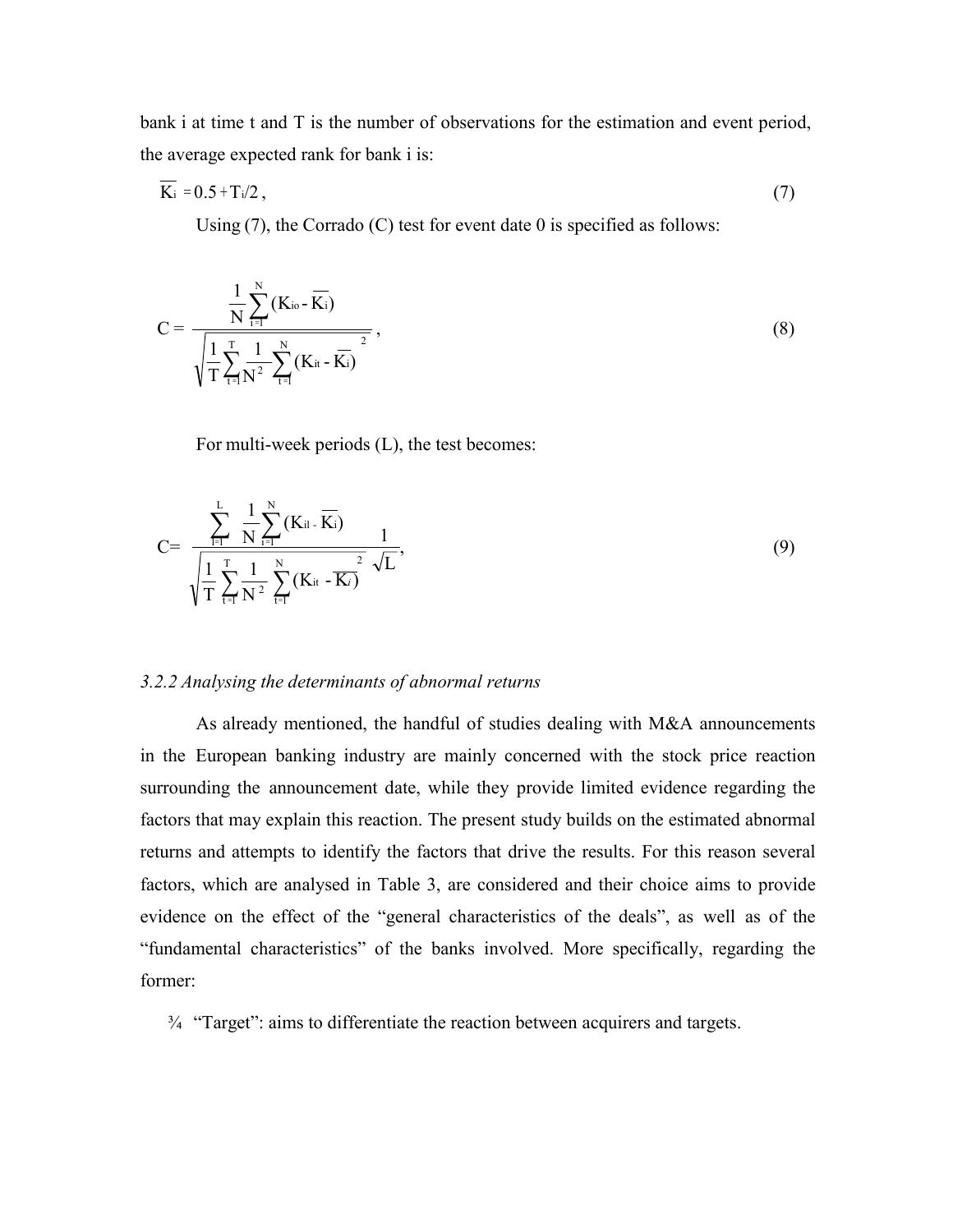- $\frac{3}{4}$  "Dom": proxies the geographic focus of the deal as domestic deals provide better opportunities for synergy benefits while cross-border expansion is expected to provide income and risk diversification benefits.
- ¾ "Listed": attempts to provide evidence regarding the mechanism of the stock market to facilitate the efficient process and dissemination of available information as listed banks are expected to provide more quality disclosures.
- ¾ "Cult": analyses the geographic focus in an attempt to examine whether the cultural difference between the countries in which an acquirer and a target bank are domiciled may explain the abnormal returns. One hypothesis is that a greater cultural difference<sup>9</sup> between two countries increases acquisitions costs, negatively affecting an M&A deal. However, an alternative hypothesis suggests that the greater the cultural difference the greater the diversification benefits. For example, Charkrabari et al. (2005) studying the impact of the culture on the longterm performance of M&As (including also M&As from sectors other than the financial one) reported that the greater the cultural distance between the two firms, the better the combined firm performs in the long run.

Regarding the fundamental characteristics (balance-sheet information) of banks:

- ¾ "ROE"(Return on Equity): is a major indicator of banks performance. More profitable banks can withstand shocks in the economy, while in M&A deals they can facilitate the transfer of resources from the more profitable bank to the less profitable one with the overall effect on the combined entity being difficult to estimate.
- $\frac{3}{4}$  "Size": is also an important variable as the merger between two large banks may entail more benefits in terms of scale economies (cost reduction through synergy) but involves a far more complex procedure compared to a deal between a large and a small bank.
- ¾ "Liq": liquidity is also considered as an important variable in banking as it indicates the ability of the banks to further expand their business while at the same time having a buffer on which they can rely in adverse market conditions. A

The cultural differences are based on the proposed methodology found in Hofstede's (1980) work, a summary of which is reported in the Appendix.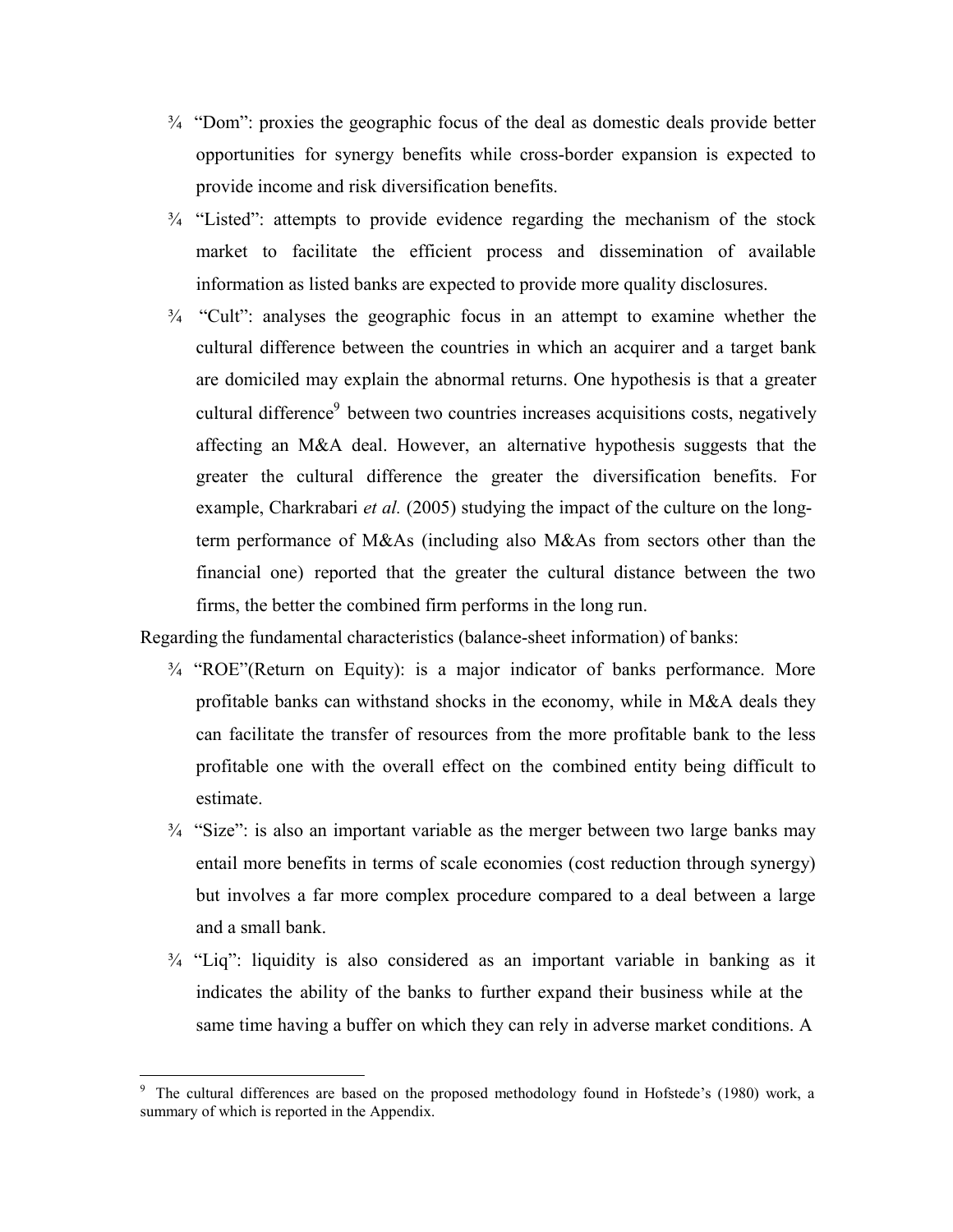deal between a bank having good liquidity and one that does not may provide more distribution channels for the more liquid bank to expand its business by utilising those of the less liquid bank that is not in a position to exploit.

- ¾ "Prov": proxies the credit risk providing an indication of how aggressive a bank is in its expansion and/or how advanced its risk management systems are. In either case, a deal may facilitate the transfer of know-how providing also some, minor maybe, diversification benefits.
- ¾ "Eff": is an efficient measure and proxies how effectively a bank utilises its expenses in order to generate income. An efficient bank can transfer its superior skills to another bank through a deal in an attempt for the overall entity to realise efficiency potentials.
- ¾ "Nii-Ti" (the share of interest related income to total income): provides evidence on how diversified are the sources of income. A deal involving two banks having a high ratio may result in wealth creation due to the effect of product focus. However, there is also the argument that an M&A deal may be more valuable when it provides better diversification in the income sources as this makes banks less vulnerable to external shocks.
- $\frac{3}{4}$  "Value": examines whether the value of the deal may affect the investors' response in case they consider that the acquirer pays too much or too little given the value of the target.
- ¾ "Year": proxies the market conditions that prevail in particular years in which the M&As took place since it is a fact that in bull markets M&A deals increase creating the incentive to check whether market conditions affect the way investors react to M&As announcements.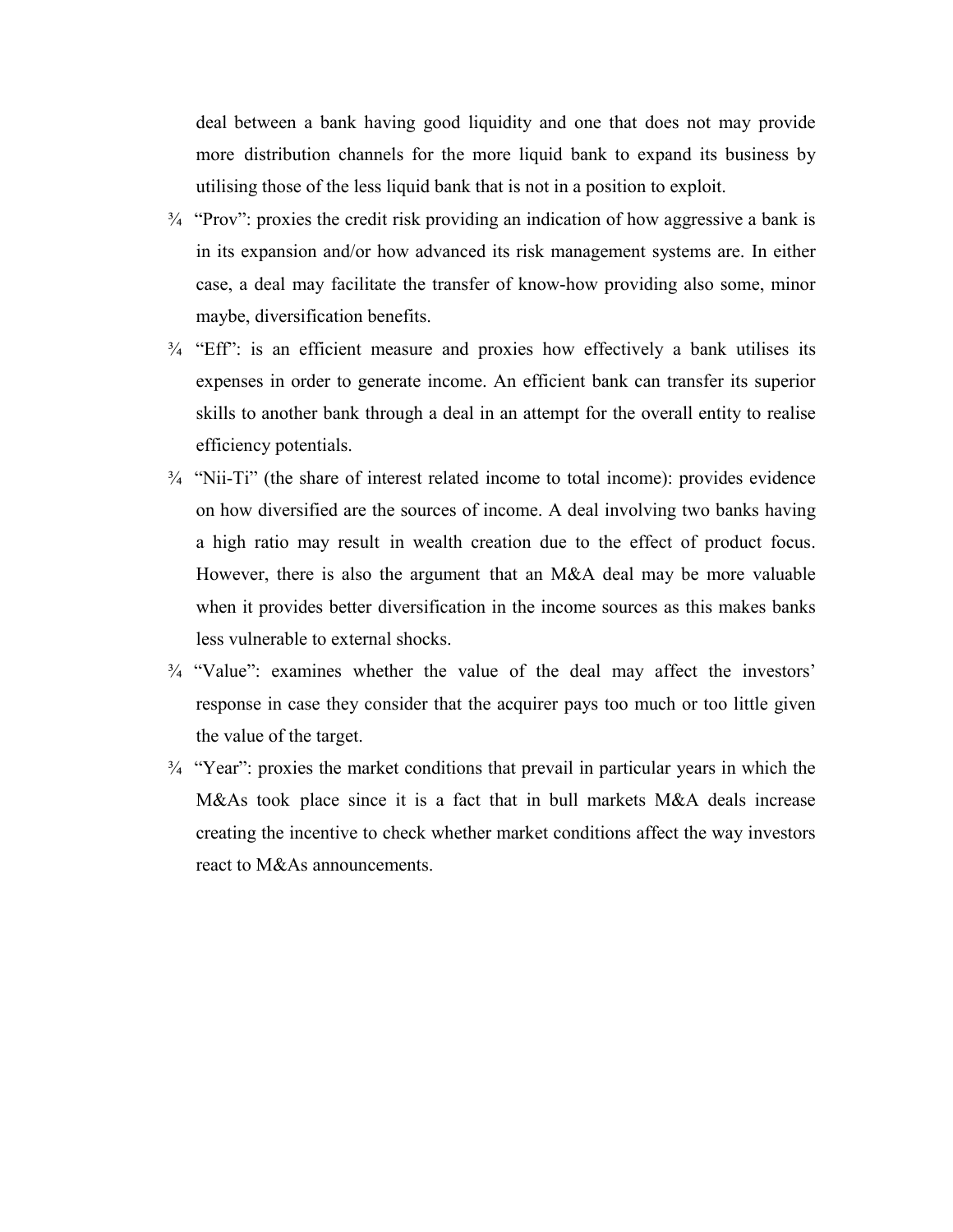| Variables  | Description                                                                                                                                      |
|------------|--------------------------------------------------------------------------------------------------------------------------------------------------|
| Target     | A binary variable taking the value of 1 if<br>the bank is a target and the value of 0<br>otherwise.                                              |
| Dom        | A binary variable taking the value of 1 if<br>the M&A deal is domestic and the value<br>of 0 otherwise.                                          |
| Listed     | A binary variable taking the value of 1 if<br>the bank lists its shares in an organised<br>stock exchange and the value of 0<br>otherwise.       |
| Cult       | The culture index as described<br>by<br>Hofstede (1980) and is presented in the<br>Appendix.                                                     |
| <b>ROE</b> | Return of Equity of the bank under<br>consideration.                                                                                             |
| Size       | The size of the bank under considerations<br>as measured by the natural logarithm of<br>its total assets.                                        |
| Liq        | A liquidity measure of the bank under<br>consideration measured as the loans to<br>deposits ratio.                                               |
| Prov       | A credit risk proxy of the bank under<br>consideration measured as the provisions<br>to loans ratio.                                             |
| Eff        | An efficiency proxy of the bank under<br>consideration measured by the operating<br>expenses to operating income ratio.                          |
| Nii-Ti     | An income diversification proxy of the<br>bank under consideration measured by<br>the Net Interest Margin to Total Income<br>ratio.              |
| Value      | The value of the deal measured in billions<br>of US dollars.                                                                                     |
| Year       | A binary variable taking the value of 1 if<br>an M&A announced in a year with the<br>stock market reported a positive return<br>and 0 otherwise. |

**Table 3 Description of bank-specific variables** 

Two types of models were utilised, a typical OLS regression and a Probit-type regression. The purpose of using a Probit model was twofold. First, to verify the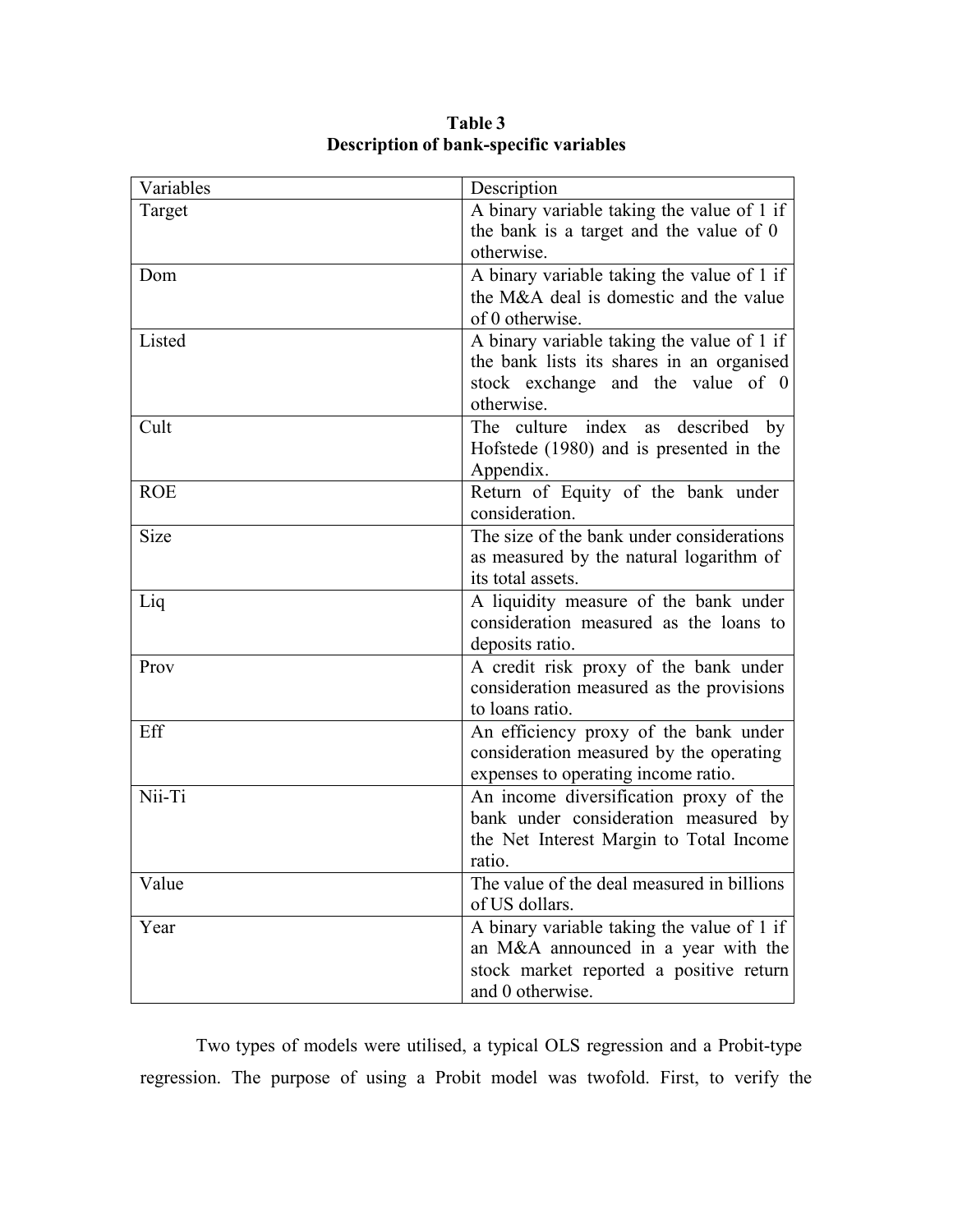inferences drawn from OLS estimations, and second to provide additional evidence employing a set of binary, dependent and independent, variables that attempt to capture a size effect by dividing the variables according to their cross-section median. Equations (10) and (11) below will be estimated by the OLS and the Probit methods respectively:

$$
CAR_{[t1, t2]} = a_0 + \sum_{i=1}^{n} a_i \mathbf{X}_i + e_t ,
$$
 (10)

where: CAR $[t_1, t_2]$  is the cumulative abnormal return for the period  $[t_1, t_2]$  as described in equation (4),  $X_i$  is the vector of n independent variables and  $e_t$  is the error term. Equation (10) will be estimated for the whole sample as well as separately for acquirers and targets.

$$
Y_i = \beta_0 + \sum_{i=1}^n \beta_i \mathbf{Z}_i + e_t , \qquad (11)
$$

where:  $Y_i = 1$  if  $CAR[t_1, t_2] \ge 0$ 

$$
Y_i = 0 \quad \text{if } CAR[t_1, t_2] \leq 0
$$

and, in comparison to equation (5), all  $Z_i$  variables are binary with the non-binary variables of Table 3 being also translated to binary ones by taking the value of 1 when the respective values are above their cross-section median and 0 otherwise.

Although equations (10) and (11) provide an indication of the potential explanation of cumulative abnormal returns for the total sample, in an attempt to shed additional lights to the factors that determine those returns, both equations will be reestimated using an additional set of variables as for a matched sample of bidders and targets for which balance sheet data are jointly available. The new variables (Relroe, Relsize, Relliq, Relprov, Releff, Rel-Nii\_Ti) representing the fundamental characteristics of the banks are simply the ratios of the acquirers divided by the ratios of the targets (using balance sheet data as described in Table 3).

## **4. Empirical results**

#### **4.1 M&A announcement and market reaction**

Cumulative abnormal returns (CARs) for the  $[-20, +20]$  days window for both acquirers and targets as well as CAR's for different event windows are reported in Figure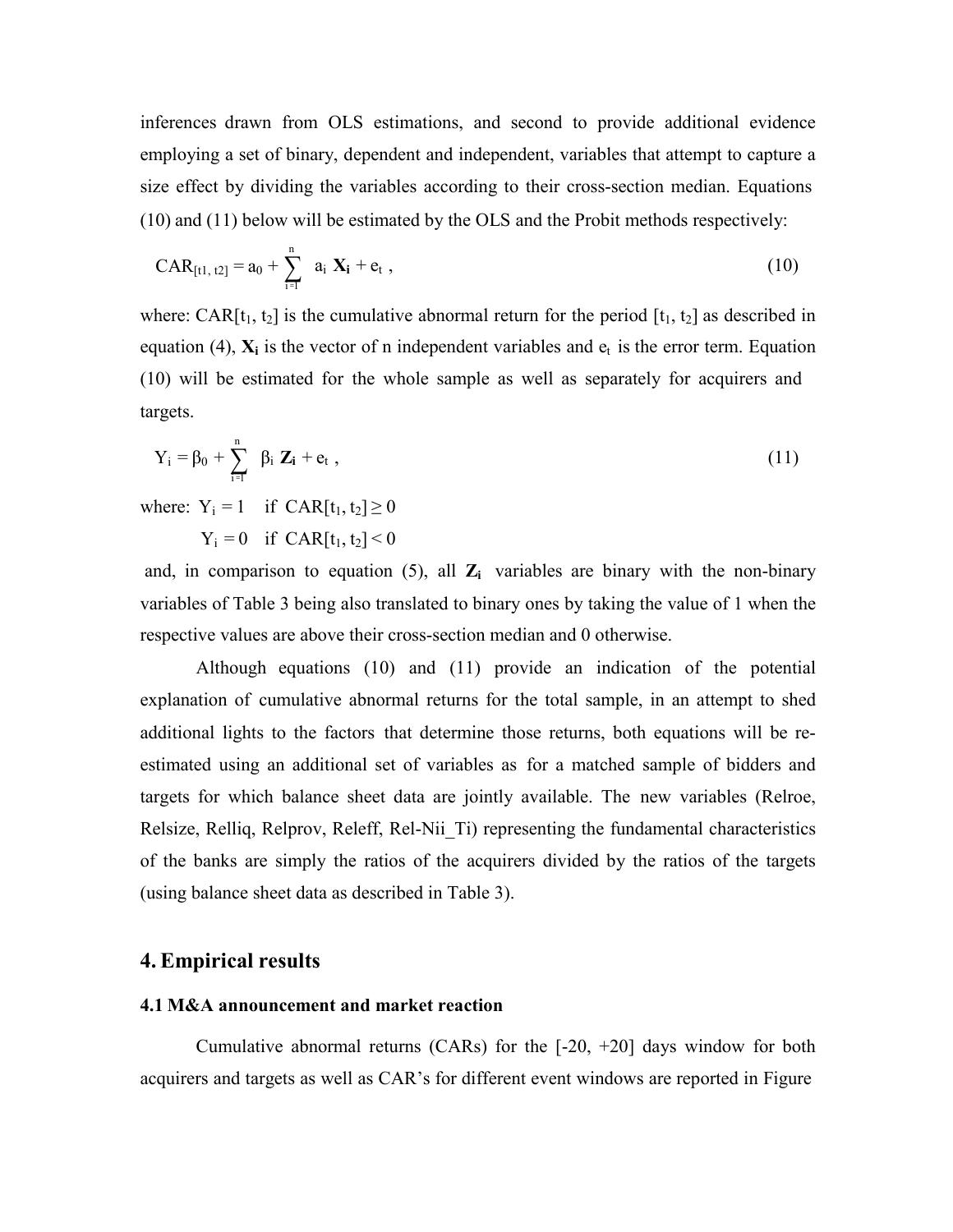2 and Table 4 respectively. Two striking features emerge. The first, is the downward bias in the results for both acquirers and targets under the OLS estimation in comparison to the GARCH one. The second, being consistent with the consensus in the literature is the clear differentiation between the returns achieved by the two groups of banks. In particular, shareholders of the acquirers do not seem to enjoy value creation as a negative reaction to the M&A announcement is observed. However, this negative reaction is shortlived and smaller in size compared to the literature and not statistically significant at any examined event window.



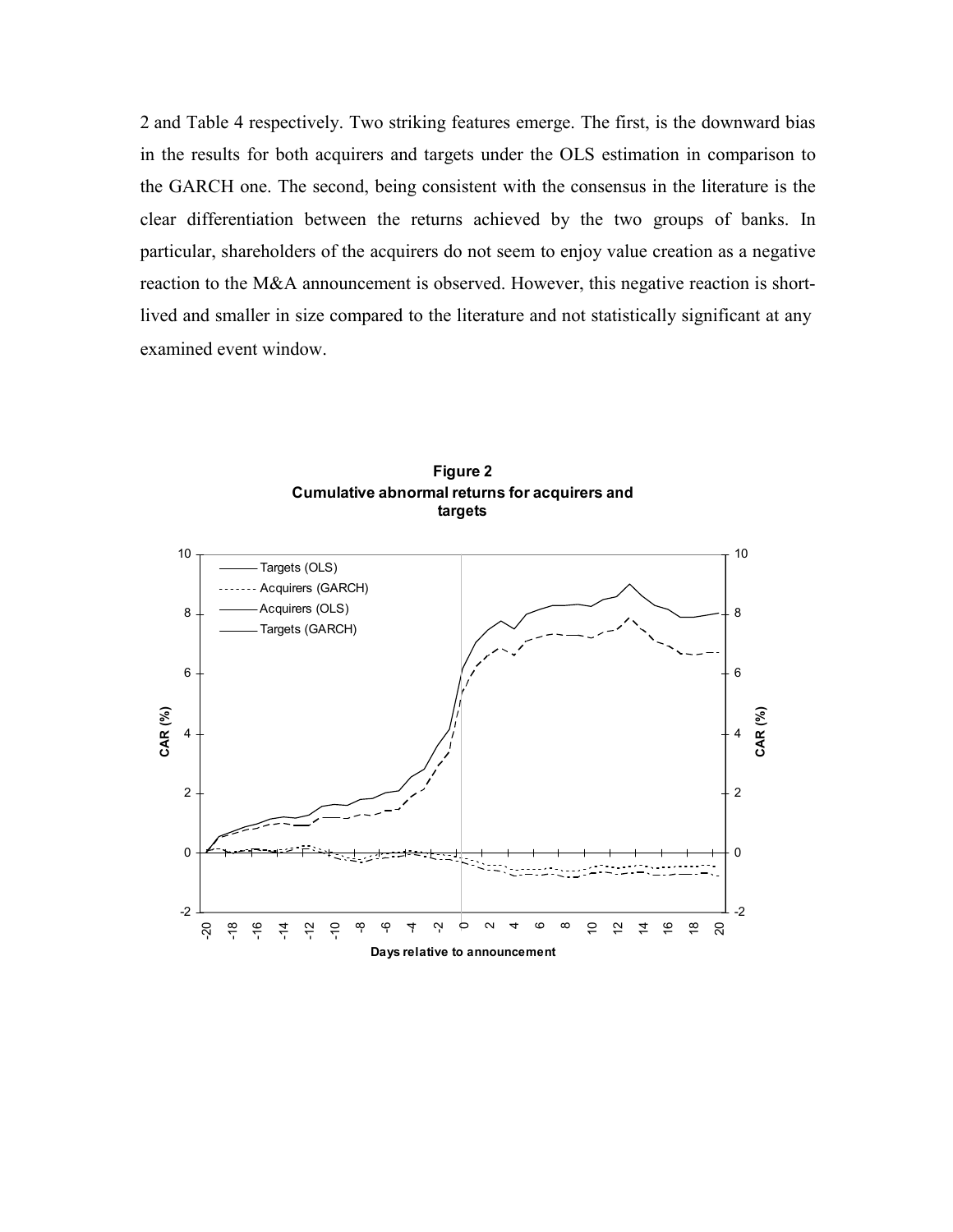As reported in Table 4, the reaction for acquiring banks at event date  $[0]^{10}$  is -0.08% and -0.07% under the OLS and GARCH estimation respectively. During the whole 41 days event period the negative reaction amounted to -0.79% and -0.51% respectively. These findings are in line with Cybo-Ottone and Murgia (2000) who also reported negative, but not statistically significant, abnormal returns for the acquiring banks. The findings also support those of Beitel and Schiereck (2001) and, partially, those of Ismail and Davidson (2005) who also found an insignificant albeit positive market reaction for acquirers in the European market. With respect to studies for US banks (e.g. Baradwaj *et al.*, 1990, Cornett and Tehranian, 1992, Siems, 1996, Kane, 1999, DeLong, 1999) the present study reports, on average, higher abnormal returns for acquirers.

# Table 4 **Cumulative abnormal returns of Acquirers and Targets** at various intervals (total sample)

|                  |            |                       | Acquirers $(N=145)$ |          | Targets $(N=71)$ |                                  |             |          |  |
|------------------|------------|-----------------------|---------------------|----------|------------------|----------------------------------|-------------|----------|--|
|                  |            | $CAR$ $\frac{\%}{\%}$ | No of deals         |          |                  | $CAR$ $\left(\frac{9}{0}\right)$ | No of deals |          |  |
| Event            | <b>OLS</b> | <b>GARC</b>           | With                | with     | <b>OLS</b>       | <b>GARCH</b>                     | with        | with     |  |
| window           |            | H                     | positive            | negative |                  |                                  | positive    | negative |  |
|                  |            |                       | CAR                 | CAR      |                  |                                  | CAR         | CAR      |  |
| $[-20; 0]$       | $-0.33$    | $-0.18$               | 73                  | 79       | $5.38^{1,2}$     | $6.18^{1,2}$                     | 49          | 22       |  |
| $[-10; 0]$       | $-0.33$    | $-0.28$               | 71                  | 81       | $4.22^{1,2}$     | $4.61^{1,2}$                     | 48          | 23       |  |
| $[-1; 1]$        | $-0.23$    | $-0.22$               | 69                  | 83       | $3.36^{1,2}$     | $3.47^{1,2}$                     | 47          | 24       |  |
| $\boldsymbol{0}$ | $-0.08$    | $-0.07$               | 73                  | 79       | $2.01^{1,2}$     | $2.03^{1,2}$                     | 47          | 24       |  |
| $[-10; 10]$      | $-0.70$    | $-0.59$               | 64                  | 88       | $6.02^{1,2}$     | $6.69^{1,2}$                     | 48          | 23       |  |
| $[-20; 20]$      | $-0.79$    | $-0.51$               | 68                  | 84       | $6.60^{1,2}$     | $8.03^{1,2}$                     | 47          | 24       |  |

Note: 1, 2 denote significance at the 5% level of significance for the BMP and the Corrado tests respectively.

 $10$  We note that in some cases the announcement may have taken place either before the market open, or during the operation of the market or after the market closed. Therefore, it is possible that the effect may not be fully captured by the abnormal return reported for the event date. This is why the different event windows reported in the results also include the [-1, +1] window.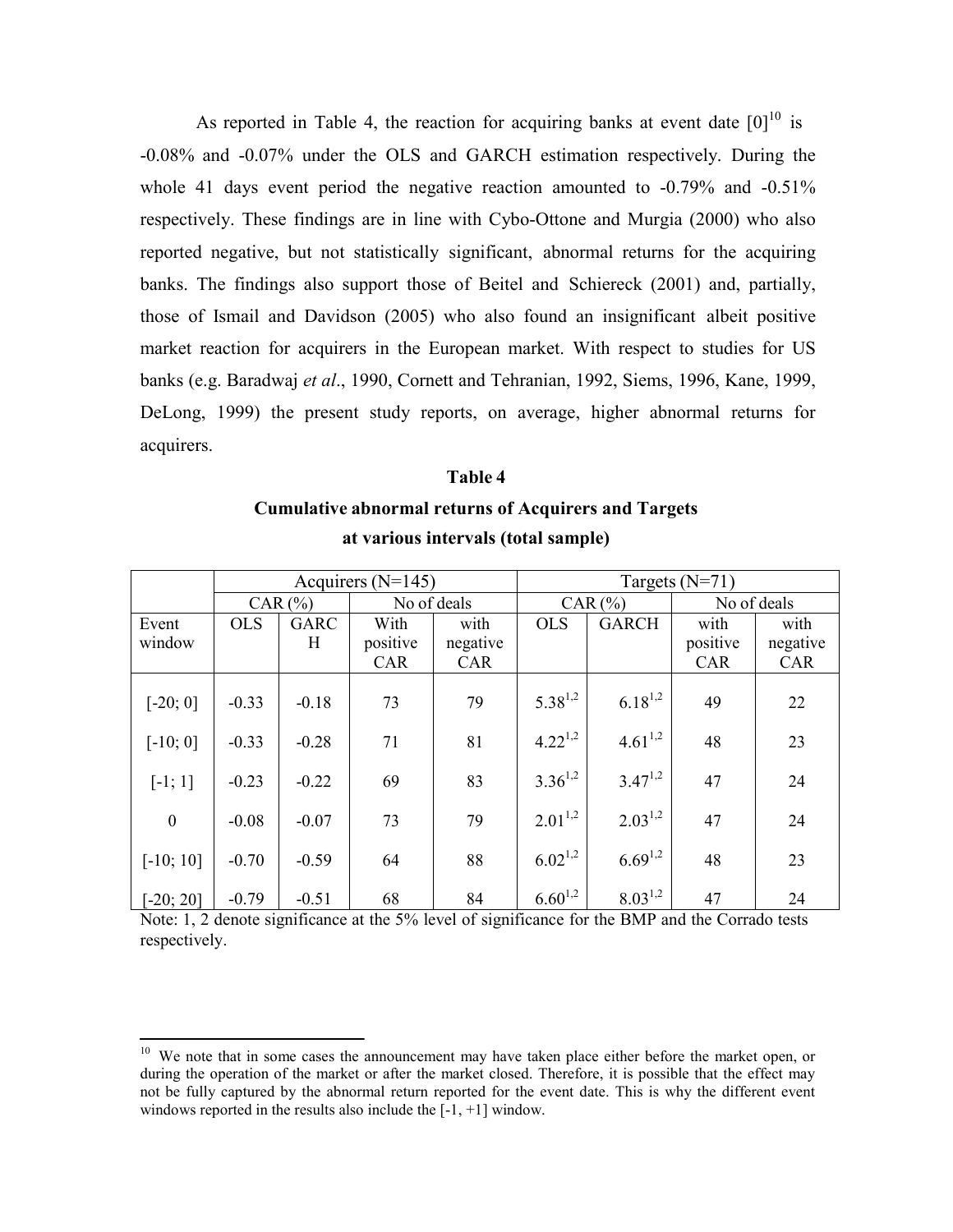In contrast to the aforementioned results, target banks' shareholders enjoy significant value creation as reported in Figure 2 and Table 4. The abnormal return at the event date amounts to 2.01% and 2.03% for the OLS and GARCH estimation respectively, further increased by more that  $1\%$  for the  $[-1, +1]$  window and jump to 8.03% for the [-20, +20] window under the GARCH estimation (6.60% under the OLS estimation). Also, the CARs are statistically significant at all event windows. These results are derived despite the fact that approximately one third of the CARs is negative, evidence also reported by Ismail and Davidson (2005). In addition, information concerning the deal appears to be gradually leaking into the market starting from a few days before the actual announcement takes place. This indicates either rumour dispersion concerning M&As or that inside information is exploited in carrying out transactions, a phenomenon which is also observed in other cases of M&As involving banks in the US and the EU.

In general, the results are in line with the majority of studies that report value creation for the shareholders of the targets, albeit lower in comparison to many of them, especially to those dealing with European banks (Cybo-Ottone and Murgia, 2000, Beitel and Schiereck, 2001, Ismail and Davidson, 2005) indicating that acquirers in Europe do not generally pay relatively high prices for target banks. A possible explanation for this is that the increasing competition observed in the European banking industry during the period under examination in the present study made acquiring banks more cautious during their expansion with their management priority focusing on cost rationalisation and the maintenance of present position and secondarily on expansion.

In order to shed more light on the results, different sub-samples were also analysed in an attempt to identify potential differences regarding the impact of geographic diversification<sup>11</sup> or the effect of being listed on a stock exchange. Also note that all results being discussed hereinafter concern abnormal returns estimated with the GARCH model since as evidenced above OLS estimations biases the results downwards.<sup>12</sup>

 $11$  As the focus of the study is on banks, geographic diversification was the only dimension that could be examined. However, a proxy for product diversification is also broached following the econometric study in the second part of the results.

 $12$  All estimations were also carried out using OLS and the qualitative results do not differ.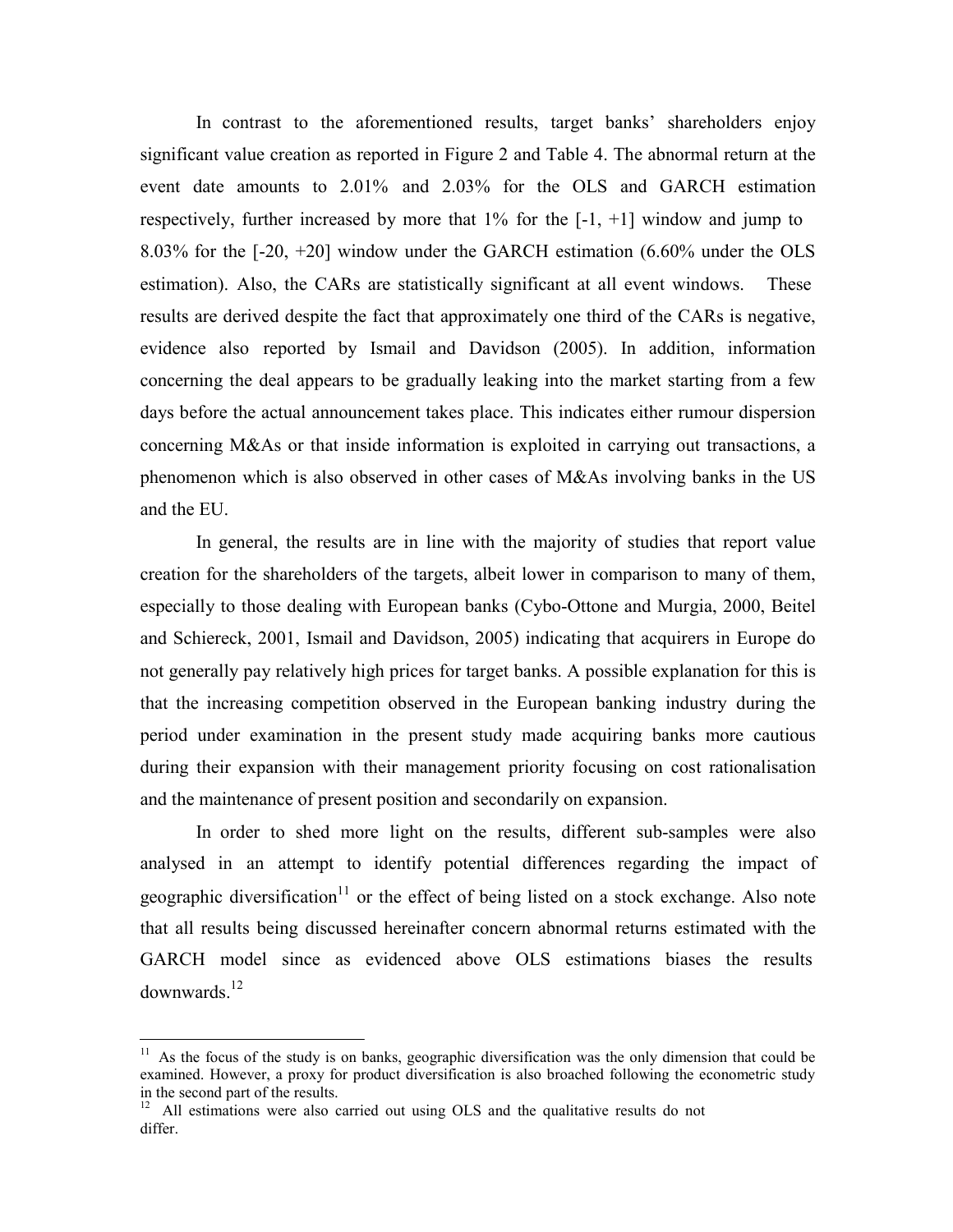Tables 5 and 6 report the results for "national versus cross-border deals" separately for the cases when the acquirer or the target bank is listed on a stock exchange or not. In general, qualitative differences are detected for the acquirers while for the targets, apart from the magnitude of CARs, no significant differences are detected.

#### Table 5

## Cumulative abnormal returns of *acquirers* for different classifications of targets  $(GARCH$  estimation)

|                  |                   | Target listed (N=48) |               | Target not-listed $(N=97)$ |                       |               |  |  |
|------------------|-------------------|----------------------|---------------|----------------------------|-----------------------|---------------|--|--|
|                  |                   | $CAR$ (%)            | <b>CAR</b>    |                            | $CAR$ $(\frac{6}{6})$ | <b>CAR</b>    |  |  |
|                  |                   |                      | difference    |                            |                       | difference    |  |  |
| Event            | Domestic          | Cross-               |               | Domestic                   | Cross-                |               |  |  |
| window           | deals             | border deals         |               | deals                      | border deals          |               |  |  |
|                  | $(N=34)$          | $(N=14)$             |               | $(N=42)$                   | $(N=55)$              |               |  |  |
|                  |                   |                      |               |                            |                       |               |  |  |
|                  | (1)               | (2)                  | $(3)=(2)-(1)$ | (1)                        | (2)                   | $(3)=(2)-(1)$ |  |  |
|                  |                   |                      |               |                            |                       |               |  |  |
| $[-20; 0]$       | 0.99 <sup>1</sup> | $-0.42$              | 1.41          | $-0.891$                   | $-0.15$               | 0.74          |  |  |
|                  |                   |                      |               |                            |                       |               |  |  |
| $[-10; 0]$       | 0.77 <sup>1</sup> | $-0.35$              | 1.13          | $-0.77$                    | $-0.41$               | 0.36          |  |  |
|                  |                   |                      |               |                            |                       |               |  |  |
| $[-1; 1]$        | 0.59              | $-0.60*$             | 1.19          | $-0.50$                    | $-0.27$               | 0.23          |  |  |
|                  |                   |                      |               |                            |                       |               |  |  |
| $\boldsymbol{0}$ | 0.31              | $-0.33$              | 0.64          | $-0.26$                    | $-0.03$               | 0.23          |  |  |
| $[-10; 10]$      | 1.04 <sup>1</sup> | $-0.87$              | 1.91          | $-1.47^{1,2}$              | $-0.651$              | 0.83          |  |  |
|                  |                   |                      |               |                            |                       |               |  |  |
| $[-20; 20]$      | $1.23^{1,2}$      | $-1.18^{1,2}$        | $2.41$ **     | $-1.60^{1,2}$              | $-0.32$               | 1.27          |  |  |

Notes: 1, 2 denote significance at the 5% level of significance for the BMP and the Corrado tests respectively.

\* (\*\*) denote significance at the 5% (10%) level of significance for the CAR difference (t-test).

More specifically, from Table 5, it is clear at all examined windows that, when the target is a listed bank, CARs for acquirers are positive for domestic deals and negative for cross-border ones and statistically significant in most cases. Examining the statistical significance of the differences between national and cross-border deals, however, we detect significant differences only for the  $[-20, +20]$  window. These results provide an indication that shareholders of acquirer banks do not exploit any benefits from cross-border expansion despite the theoretical advantage that such deals carry with respect to income and risk diversification. Alternatively, it may be difficult for investors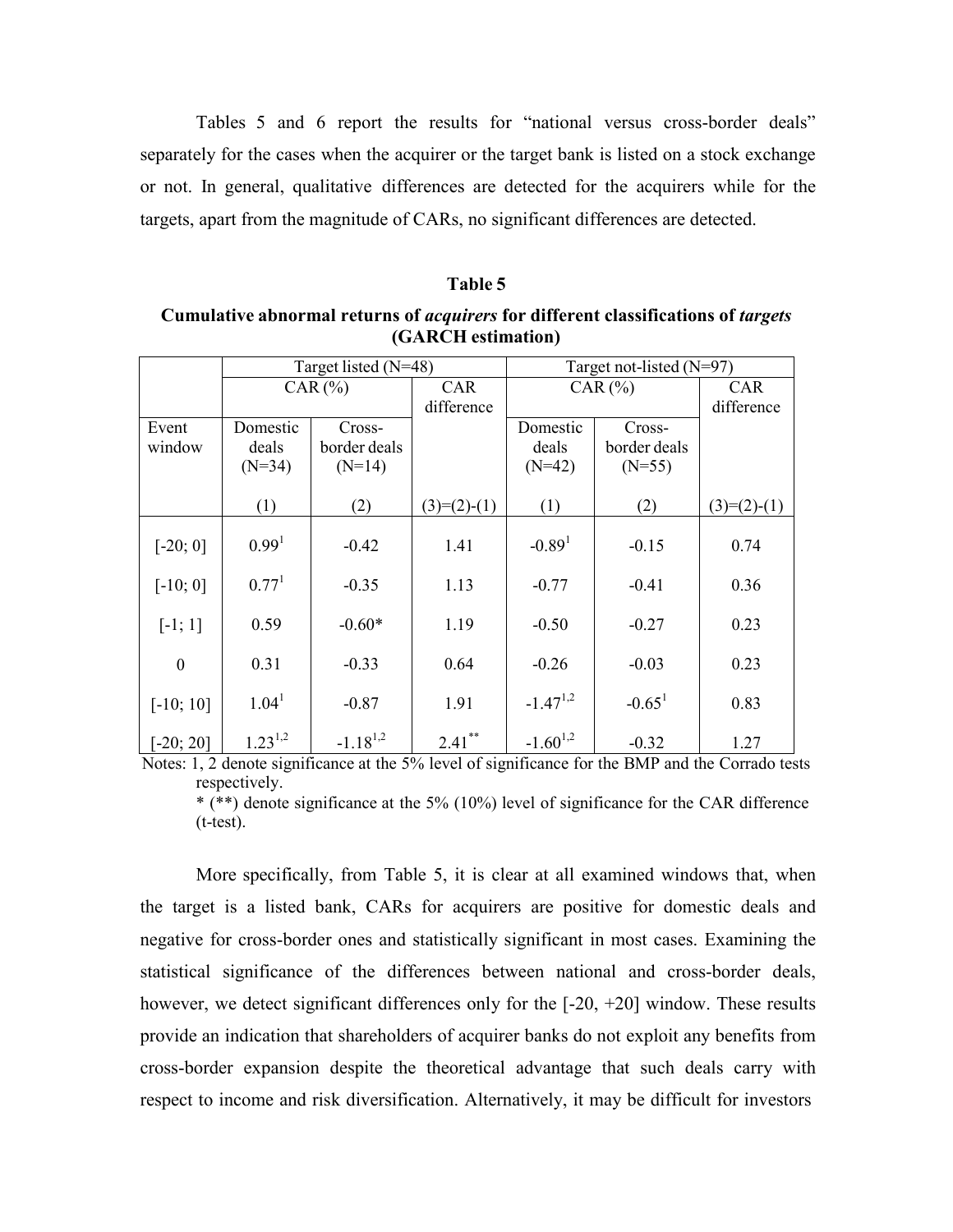to assess the expected benefits from geographic diversification. Probably, cultural, legal, accounting and informational factors pose significant barriers despite the large steps towards integration that have been undertaken in the European environment. The results are in line with Cybo-Ottone and Murgia (2000), Beitel and Schiereck (2001) and Lepetit et al. (2004), but in some period windows differ with those reported by Ismail and Davidson (2005). The results are also in line with US studies in which intrastate M&As seem to be more value creating compared to interstate ones (see for example Houston and Ryngaert, 1984, DeLong, 1999).

However, a different conclusion compared to the one for the acquirers is reached when target banks are not listed on an organised stock exchange. In this case, both national and cross-border deals destroy value for the shareholders of acquiring banks with the CARs for domestic deals reaching -1.60% for the [-20, +20] window. These results indicate the importance of the stock exchange as a discipline and monitoring mechanism since the negative reaction to an M&A announcement involving a non-listed bank indicates concerns related to information asymmetries. Most importantly these concerns seem to be greater when the non-listed bank is located in the same country as the acquiring bank. This is a particularly interesting result requiring further empirical investigation especially considering that the present study is the first to examine such a distinction.

The conclusions reached in the case when the CARs of the targets are examined are completely the opposite. Looking at the results reported in Table 6, we notice a strong reaction at all examined period windows, without however identifying statistically significant differences between domestic versus cross-border deals for either listed or non-listed acquirers. These are particularly interesting results indicating significant value creation for the shareholders of the targets even for cross-border deals as shareholders probably assess the deal being positive in terms of transferring expertise from the acquirer to the target as in most cases the deal involves a larger and more sophisticated acquirer.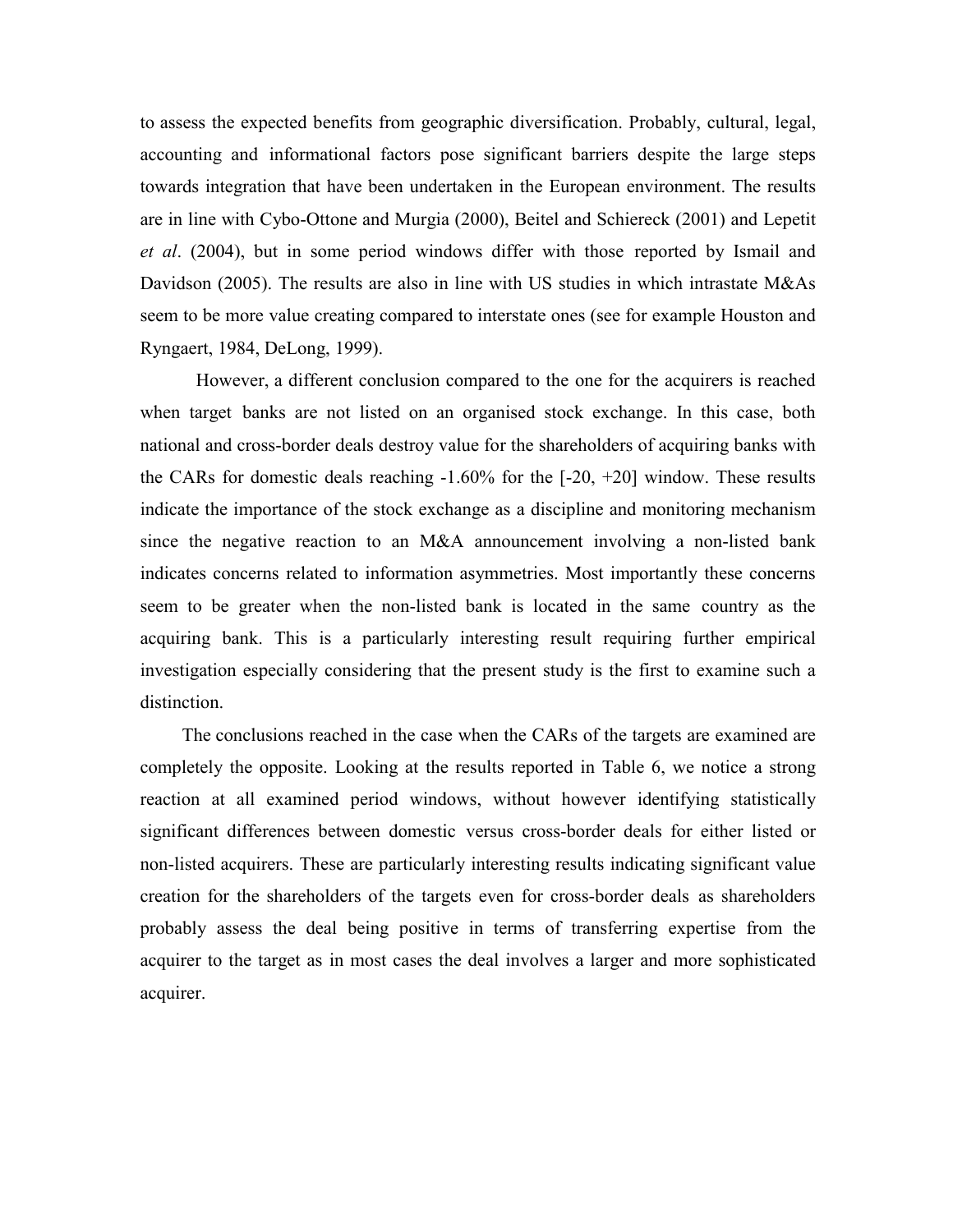#### Table 6

|                 |                               | Acquirer listed (N=48)    |               | Acquirer not-listed (N=25)    |                           |               |  |
|-----------------|-------------------------------|---------------------------|---------------|-------------------------------|---------------------------|---------------|--|
|                 | $CAR$ $%$                     |                           | CAR           | $CAR$ (%)                     | CAR                       |               |  |
|                 |                               |                           | difference    |                               |                           | difference    |  |
| Event<br>window | Domestic<br>deals<br>$(N=34)$ | Cross-<br>border<br>deals | $(3)=(2)-(1)$ | Domestic<br>deals<br>$(N=18)$ | Cross-<br>border<br>deals | $(3)=(2)-(1)$ |  |
|                 | (1)                           | $(N=14)$<br>(2)           |               | (1)                           | $(N=5)$<br>(2)            |               |  |
| $[-20; 0]$      | $6.76^{1,2}$                  | $4.94^{1,2}$              | 1.82          | $6.31^{1,2}$                  | $6.20^{1,2}$              | 0.10          |  |
| $[-10; 0]$      | $4.94^{1,2}$                  | $4.28^{1,2}$              | 0.66          | $4.45^{1,2}$                  | $5.17^{1,2}$              | $-0.72$       |  |
| $[-1; 1]$       | $4.69^{1,2}$                  | $3.22^{1,2}$              | 1.47          | $2.60^{1,2}$                  | $2.24^{1,2}$              | 0.36          |  |
| $\mathbf{0}$    | $2.31^{1,2}$                  | $2.20^{1,2}$              | 0.11          | $1.94^{1,2}$                  | 0.72                      | 1.22          |  |
| $[-10; 10]$     | $8.11^{1,2}$                  | $4.80^{1,2}$              | 3.31          | $6.16^{1,2}$                  | $7.75^{1,2}$              | $-1.60$       |  |
| $[-20; 20]$     | $9.95^{1,2}$                  | $5.14^{1,2}$              | 4.81          | $8.02^{1,2}$                  | $7.16^{1,2}$              | 0.86          |  |

### Cumulative abnormal returns of targets for different classifications of acquirers  $(GARCH$  estimation)

Notes: 1, 2 denote significance at the 5% level of significance for the BMP and the Corrado tests respectively.

 $*(**)$  denote significance at the 5% (10%) level of significance for the CAR difference (t-test).

#### **4.2 The determinants of value creation**

#### 4.2.1 Estimations based on OLS

The results presented in the previous section provide an interesting input for a more detailed analysis regarding the determinants of abnormal return, especially considering that only two attempts have so far been undertaken in the literature (Campa and Hernando, 2006, Beitel *et al.*, 2003) to analyse the factors that explain the M&A success in the European banking sector. Also, in those two cases fundamentals are not strongly related to abnormal returns possibly indicating the difficulty of investors to assess the financial viability of the deal at the announcement date.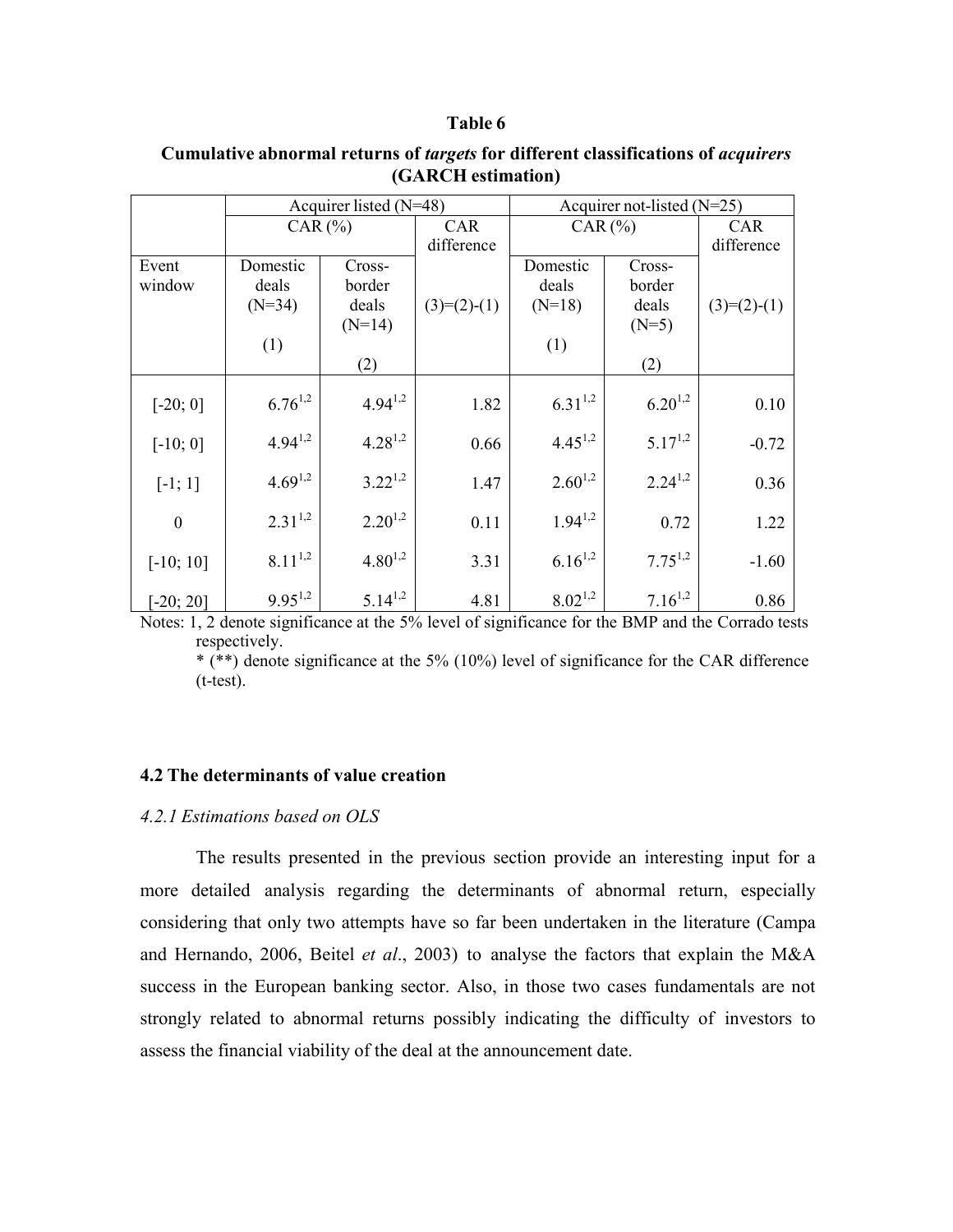Equation (10) was initially estimated for the whole cross-section (the whole sample) with the dependent variable being the  $CAR_{[-1, +1]}$ . The CAR choice refers to a small period around the announcement date in order to exclude the impact of information leakages.<sup>13</sup> As explanatory (independent) variables, we used the variables presented in Table 3 and the results from the estimation of equation (10) are presented in Table 7.

Univariate models were estimated in order to identify the potential sole effect of each variable.<sup>14</sup> The results indicate that the binary variables have a positive effect on the CARs while the balance sheet data, with the exception of the Nii-Ti variable, report a negative effect. Looking at the significance of the coefficients though it appears that a statistically significant and positive effect on the CAR is identified for banks that are targets rather than acquirers or the deal is a domestic one. On the other hand, ROE and Size appear to have a significant negative effect on the CARs, a result indicating that deals between banks smaller in size or less profitable may be more beneficial. Also, it may provide an indication that larger and more profitable banks have more chances of creating value for their shareholders by acquiring smaller and less profitable banks as it will be easier to efficiently proceed with the necessary re-organisation needed. Also, although the variables Listed and Nii-Ti are not statistically significant at a level of significance of up to  $10\%$ , <sup>15</sup> they were identified as being considerably more important compared to the remaining variables. Therefore, there is some indication that a deal involving either a listed bank or a bank having a high Nii-Ti ratio, that is to say a bank that focuses on a relatively stable source of income, may add value to shareholders. Examining the significant variables using a multivariate model we observed that the Target variable clearly dominates, being virtually the only one that matters. Reestimating the model excluding its effect, the results from the multivariate estimation support those from the univariate ones.

<sup>&</sup>lt;sup>13</sup> The CAR<sub>[-20, +20]</sub> was also used and the results did not present any qualitative differences.

<sup>&</sup>lt;sup>14</sup> Note that all regression results were tested for autocorrelation, multicollinearity and heteroscedasicity to ensure that none of these conditions are violated.

 $15$  The p-values for these two variables approach 0.20.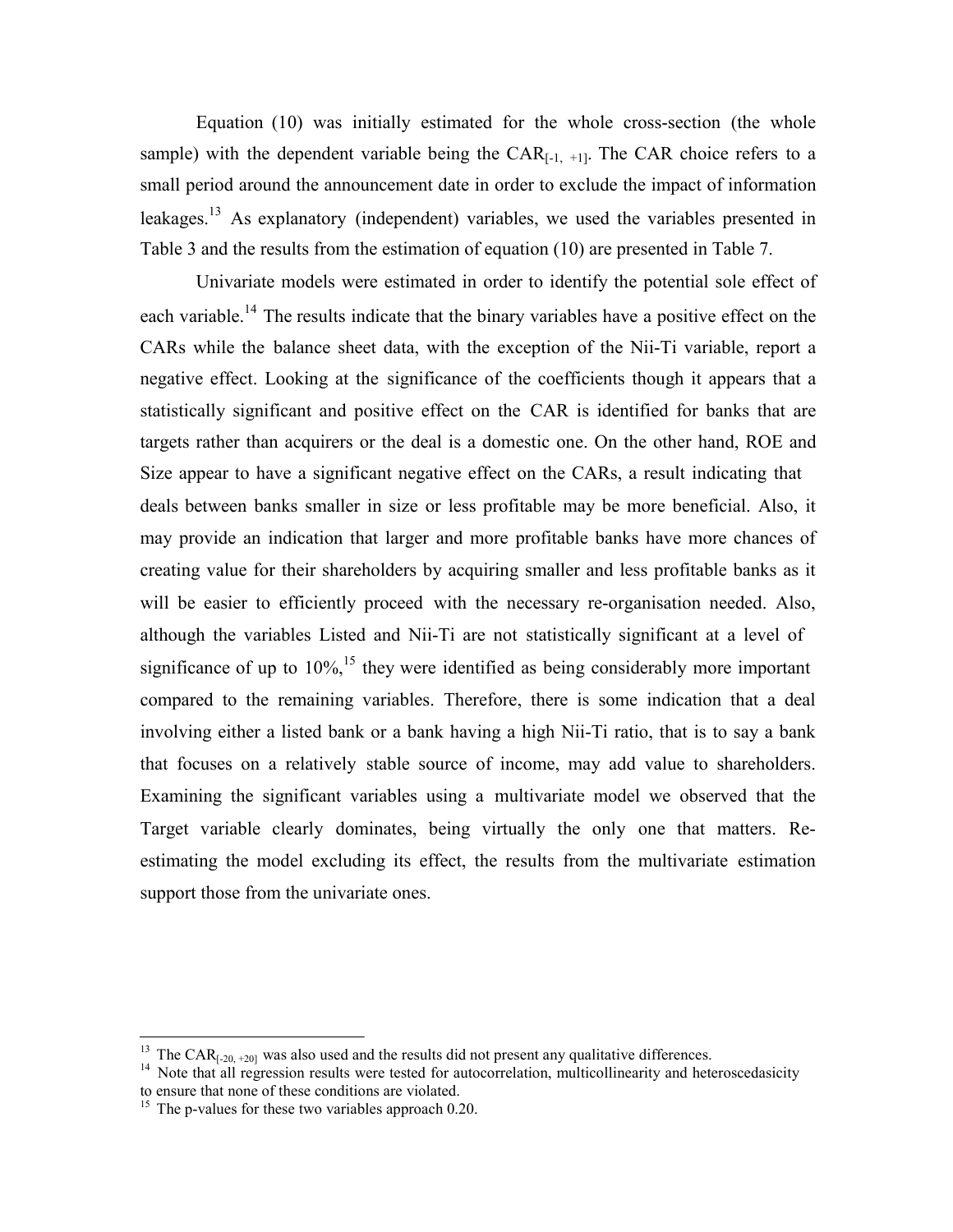|             | (OLS estimation) |           |        |          |              |             |          |          |          |        |       |       |       |                           |
|-------------|------------------|-----------|--------|----------|--------------|-------------|----------|----------|----------|--------|-------|-------|-------|---------------------------|
| $\mathbf c$ | Target           | Dom       | Listed | Cult     | <b>ROE</b>   | Size        | Liq      | Prov     | Eff      | Nii-Ti | Value | Year  | $R^2$ | $\boldsymbol{\mathrm{F}}$ |
| $-0.217$    | $3.683*$         |           |        |          |              |             |          |          |          |        |       |       | 0.101 | 26.084*                   |
| 0.131       |                  | 1.469**   |        |          |              |             |          |          |          |        |       |       | 0.014 | $4.295**$                 |
| 0.477       |                  |           | 1.066  |          |              |             |          |          |          |        |       |       | 0.006 | 2.252                     |
| $0.056**$   |                  |           |        | $-0.012$ |              |             |          |          |          |        |       |       | 0.005 | 1.173                     |
| $2.110*$    |                  |           |        |          | $-0.103***$  |             |          |          |          |        |       |       | 0.009 | $3.057***$                |
| 5.987*      |                  |           |        |          |              | $-0.453*$   |          |          |          |        |       |       | 0.022 | $6.140*$                  |
| $1.001**$   |                  |           |        |          |              |             | $-0.042$ |          |          |        |       |       | 0.001 | 0.46                      |
| $0.982***$  |                  |           |        |          |              |             |          | $-0.006$ |          |        |       |       | 0.000 | 0.100                     |
| 1.046       |                  |           |        |          |              |             |          |          | $-0.133$ |        |       |       | 0.000 | 0.001                     |
| $-1.143$    |                  |           |        |          |              |             |          |          |          | 3.801  |       |       | 0.005 | $2.193***$                |
| $0.911**$   |                  |           |        |          |              |             |          |          |          |        | 0.004 |       | 0.000 | 0.150                     |
| 0.633       |                  |           |        |          |              |             |          |          |          |        |       | 0.485 | 0.000 | 0.416                     |
| 0.094       | 3.387*           | 0.553     |        |          | $-0.003$     | $-0.012$    |          |          |          |        |       |       | 0.093 | 6.710                     |
| $5.160**$   |                  | $1.083**$ |        |          | $-0.008$ *** | $-0.352***$ |          |          |          |        |       |       | 0.032 | $3.504**$                 |

Table 7 Factors explaining the abnormal returns for the [-1, +1] window

Notes: \*, \*\*, \*\*\* denote significance at the 1%, 5% and 10% level of significance respectively.

 c is the constant of the equation, Target is a binary variable taking the value of 1 if the bank is a target and the value of 0 otherwise, Dom is a binary variable taking the value of 1 if the M&A deal is a domestic one and the value of 0 otherwise, Listed is a binary variable taking the value of 1 if the bank lists its shares in an organised stock exchange and the value of 0 otherwise, Cult measures the cultural distance between the countries involved in the deal, ROE is the return of equity, Size is measured by the natural logarithm of total assets, Liq is the loans to deposits ratio, Prov is the provisions for loans losses to total loans ratio, Eff is the cost to income ratio, Nii\_Ti is the contribution of interest related income to total income, Value is the value of the deal and YEAR is a binary variable that takes the value of 1 when the performance of the stock market was positive and the value of zero otherwise.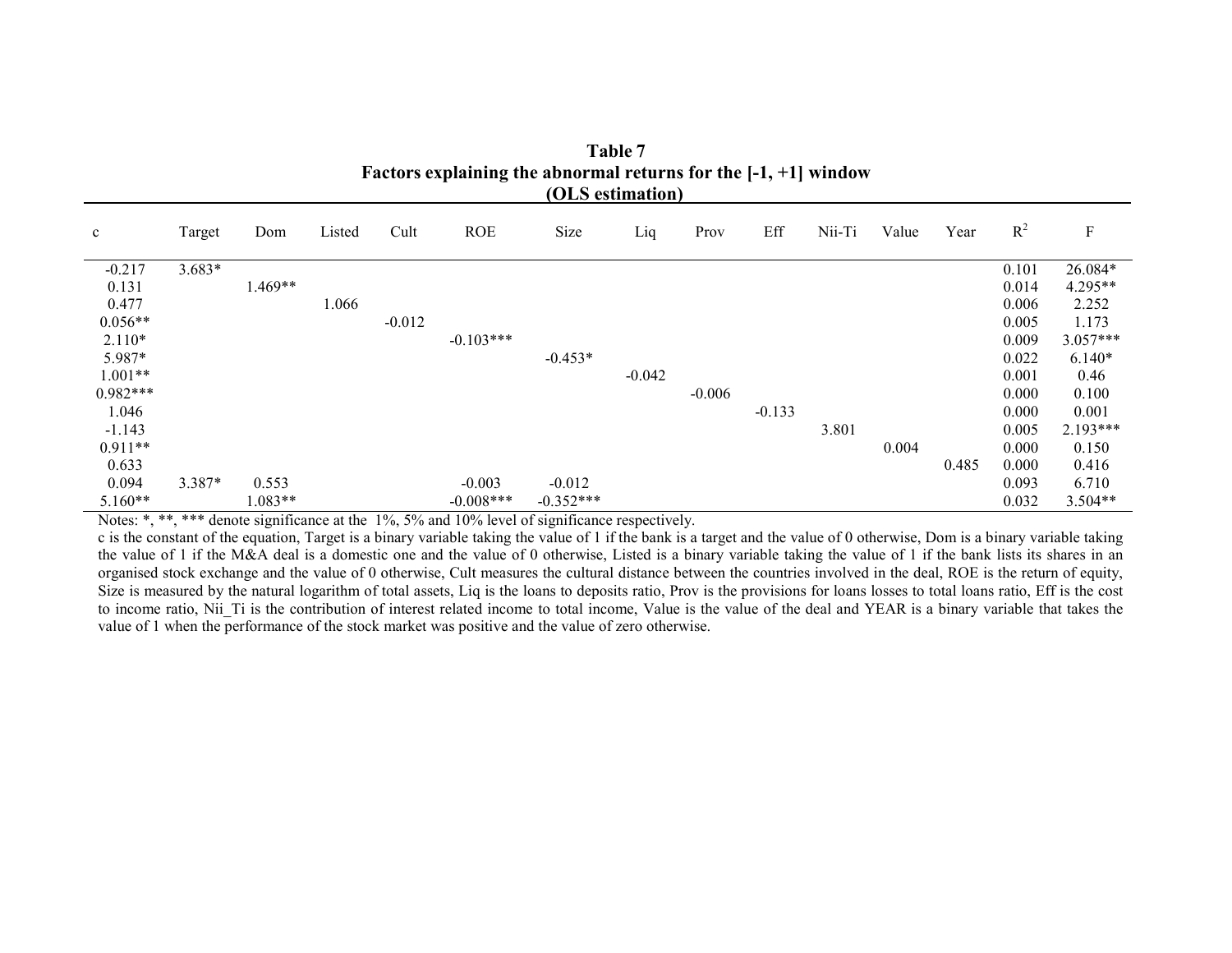#### 4.2.2 Estimation based on Probit method

Equation (11) was estimated using the Probit model. This will give us a further indication whether a probability of producing positive CARs is increasing when the bank's characteristics are classified above or below their cross-section median. The results reported in Table 8 verify the signs identified in Table 7 a fact that enhances the previous discussion. However, the statistical significance of the variables in the present case is much weaker and only the Target and Eff variables remained statistically significant reinforcing the already mentioned effect. This gives an indication that a market for corporate control exist in the European banking sector suggesting that the control of a badly managed bank will be transferred to a better managed one increasing the expectation for a turnaround story. In addition, the Eff variable suggests that a relatively more efficient bank that enters into an M&A deal decreases the probability of creating positive CARs. A potential explanation for this cannot be isolated from the one offered for the ROE variable above. That is to say, there is an indication that the shareholders of an efficient bank may be worried about the prospects of the deal.

#### 4.2.3 Determinants of the share price reaction of acquirers and targets

Although the analysis presented above offers useful insights regarding the general determinants of the share price reaction to an M&A deal, it does not clearly differentiate the results between the two groups, acquirers and targets, and therefore the clear determinants for each group cannot be identified. Hence, we also explore the fundamentals of a matching sample of acquirers and targets in order to identify the determinants that may affect the share price reaction of each group. We note that data availability restricts the sample to listed banks only.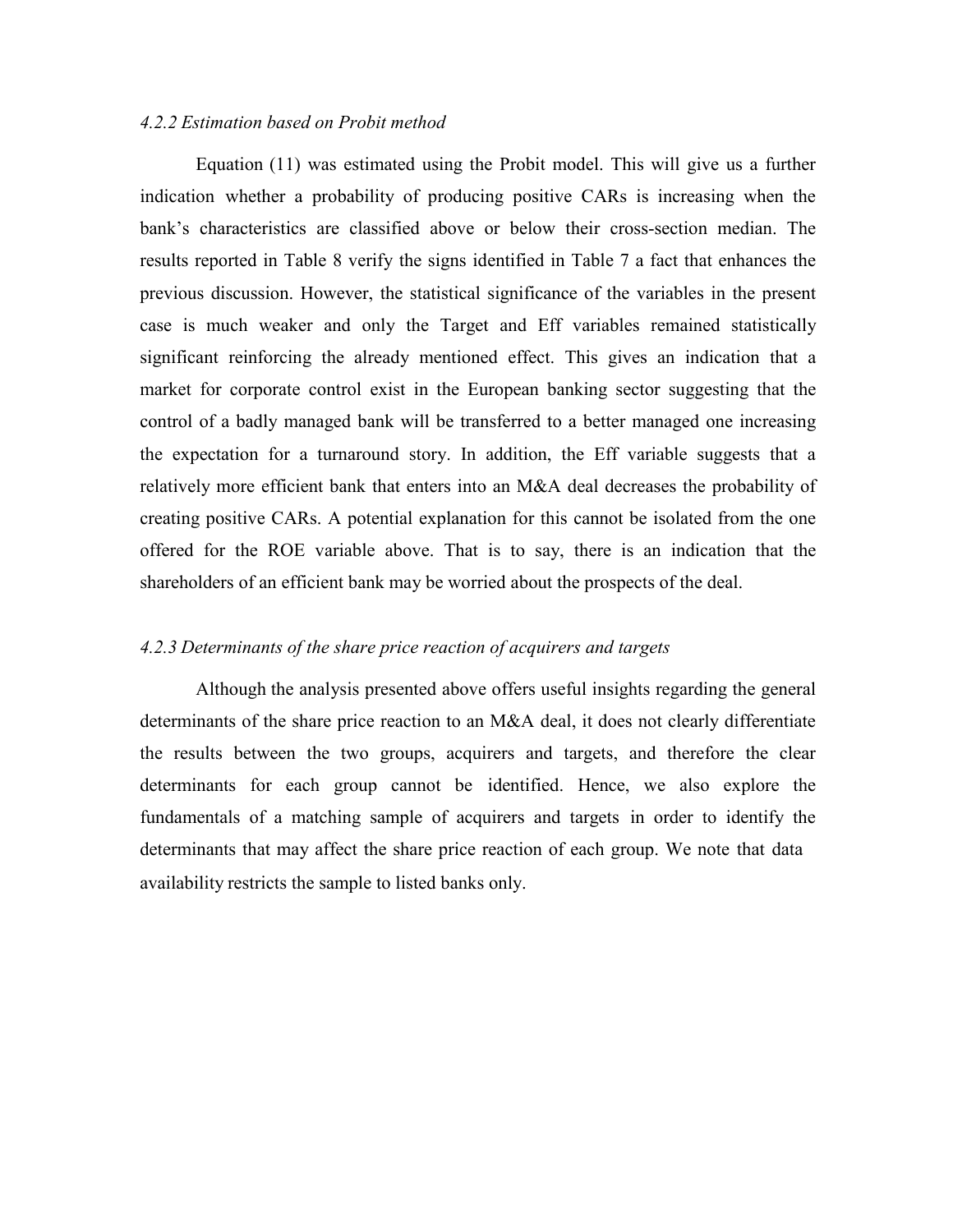| <b>Table 8</b>                                                    |
|-------------------------------------------------------------------|
| Factors explaining the abnormal returns for the $[-1, +1]$ window |
| (Probit estimation)                                               |

| $\mathbf c$ | Target   | Dom   | Listed | Cult     | <b>ROE</b> | Size        | Liq      | Prov       | Eff         | Nii-Ti    | Value | Year     | $R^2$ | LR        |
|-------------|----------|-------|--------|----------|------------|-------------|----------|------------|-------------|-----------|-------|----------|-------|-----------|
| $-0.082$    | $0.500*$ |       |        |          |            |             |          |            |             |           |       |          | 0.024 | 7.486*    |
| $-0.025$    |          | 0.176 |        |          |            |             |          |            |             |           |       |          | 0.003 | 1.086     |
| 0.030       |          |       | 0.095  |          |            |             |          |            |             |           |       |          | 0.001 | 0.316     |
| 0.139       |          |       |        | $-0.082$ |            |             |          |            |             |           |       |          | 0.000 | 0.237     |
| 0.112       |          |       |        |          | $-0.078$   |             |          |            |             |           |       |          | 0.000 | 0.216     |
| $0.225***$  |          |       |        |          |            | $-0.304***$ |          |            |             |           |       |          | 0.010 | 3.274     |
| 0.180       |          |       |        |          |            |             | $-0.213$ |            |             |           |       |          | 0.005 | 1.115     |
| $-0.067$    |          |       |        |          |            |             |          | $0.283***$ |             |           |       |          | 0.009 | 2.831     |
| $0.2487**$  |          |       |        |          |            |             |          |            | $-0.350**$  |           |       |          | 0.014 | $3.421**$ |
| $-0.0896$   |          |       |        |          |            |             |          |            |             | $0.329**$ |       |          | 0.012 | $3.815**$ |
| 0.0223      |          |       |        |          |            |             |          |            |             |           | 0.102 |          | 0.001 | 1.369     |
|             |          |       |        |          |            |             |          |            |             |           |       | $-0.006$ | 0.000 | 0.139     |
| 0.232       | $0.517*$ |       |        |          |            | $-0.072$    | $-0.025$ | 0.173      | $-0.454**$  | $-0.028$  |       |          | 0.055 | 17.086*   |
| 0.318       |          |       |        |          |            | $-0.219$    | $-0.238$ | 0.181      | $-0.327***$ | 0.1119    |       |          | 0.036 | 11.283    |

Notes: \*, \*\*, \*\*\* denote significance at the 1%, 5% and 10% level of significance respectively.

Target is a binary variable taking the value of 1 if the bank is a target and the value of 0 otherwise, Dom is a binary variable taking the value of 1 if the M&A deal is a domestic one and the value of 0 otherwise, Listed is a binary variable taking the value of 1 if the bank lists its shares in an organised stock exchange and the value of 0 otherwise, Cult measures the cultural distance between the countries involved in the deal, ROE is a binary variable taking the value of 1 when the ROE of the bank is above the cross-section median and the value of zero otherwise, Size is a binary variable taking the value of 1 when the natural logarithms of total assets of the bank is above the cross-section median and the value of zero otherwise, Liq is a binary variable taking the value of 1 when the loans to deposits ratio of the bank is above the cross-section median and the value of zero otherwise, Prov is a binary variable taking the value of 1 when the provisions for loans losses to total loans ratio of the bank is above the cross-section median and the value of zero otherwise, Eff is a binary variable taking the value of 1 when the cost to income ratio of the bank is above the crosssection median and the value of zero otherwise, Nii. Ti is a binary variable taking the value of 1 when the contribution of interest related income to total income of the bank is above the cross-section median and the value of zero otherwise, Value is a binary variables taking the value of 1 when the value of the deal is above the crosssection median and the value of zero otherwise and Year is a binary variable taking the value of 1 when the performance of the stock market was positive and the value of zero otherwise. The  $R^2$  is the McFadden  $R^2$  and the LR is the likelihood ratio that measures the overall significance of the model.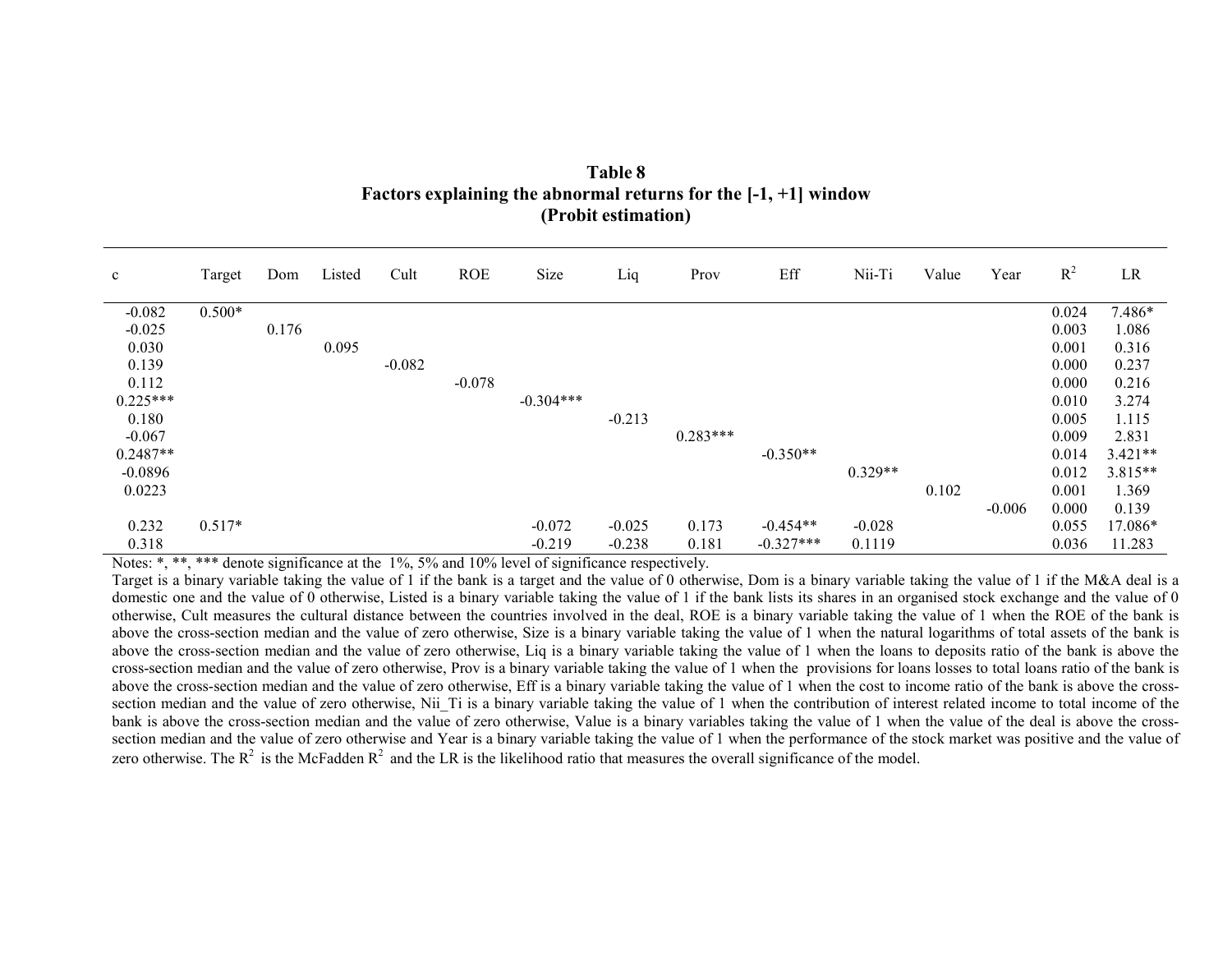A new set of variables is utilised that are simply derived by dividing the respective variables for acquirers by those of the targets. Basic descriptive statistics of the new variables are reported in Table 9 indicating that acquirers compared to targets are in general more profitable, larger in size, more liquid, have lower credit risk, are more efficient and their income sources are more diversified.

#### Table 9

|           | Relroe | Relsize | Rellig | Relprov | Releff | Rel-Nii Ti |
|-----------|--------|---------|--------|---------|--------|------------|
| Mean      | 2.41   | 1.28    | 1.16   | 0.82    | 0.88   | 0.85       |
| Median    | 1.42   | 1.19    | 1.05   | 0.69    | 0.89   | 0.83       |
| Std. Dev. | 2.82   | 0.26    | 0.50   | 0.76    | 0.17   | 0.25       |
| Obs       | 48     | 48      | 48     | 48      | 48     | 48         |

#### **Basic descriptive statistics for a matching sample of acquirers and targets**

Notes: Relroe is the ratio of the ROE of the acquirers to the ROE of the targets, Relsize is the ratio of the natural logarithms of assets of the acquirers to the natural logarithm of assets of the targets, Relliq is the loans to deposits ratio of the acquirers divided by the respective ratio of the targets, Relprov is the provisions to total loans ratio of the acquirers divided by the respective ratio of the targets, Releff is the cost to income ratio of the acquirers divided by the respective ratio of the targets, Rel\_Nii\_Ti is the proportion of the interest-related income of the acquirers divided by the respective proportion of the targets.

Table 10 reports the results for both acquirers and targets. Again, both univariate and multivariate OLS regressions are applied as well as a multivariate Probit. The results suggest that fundamentals provide a weak explanation of the value creation of the M&A deals and mainly for targets. We note however that the statistical significance of the results may be affected by the small size of the sample, and therefore, without overlooking this limitation, we base the discussion on the signs of the coefficients, that is on the direction of the effect.

Looking at the acquirers first, we note that their shareholders may be better off when there is an M&A deal involving a less profitable target that is also smaller in size. However, when targets are characterised by low liquidity, higher credit risk and low efficiency, then the deal is less value creating for the shareholders of the acquirers as they probably are concerned not only about the overall cost of the deal when these factors are taken into account but also about the scope of the deal. By contrast, there are indications that deals with targets presenting lower income generation from interest related activities (earnings diversification) are more beneficial for acquirers.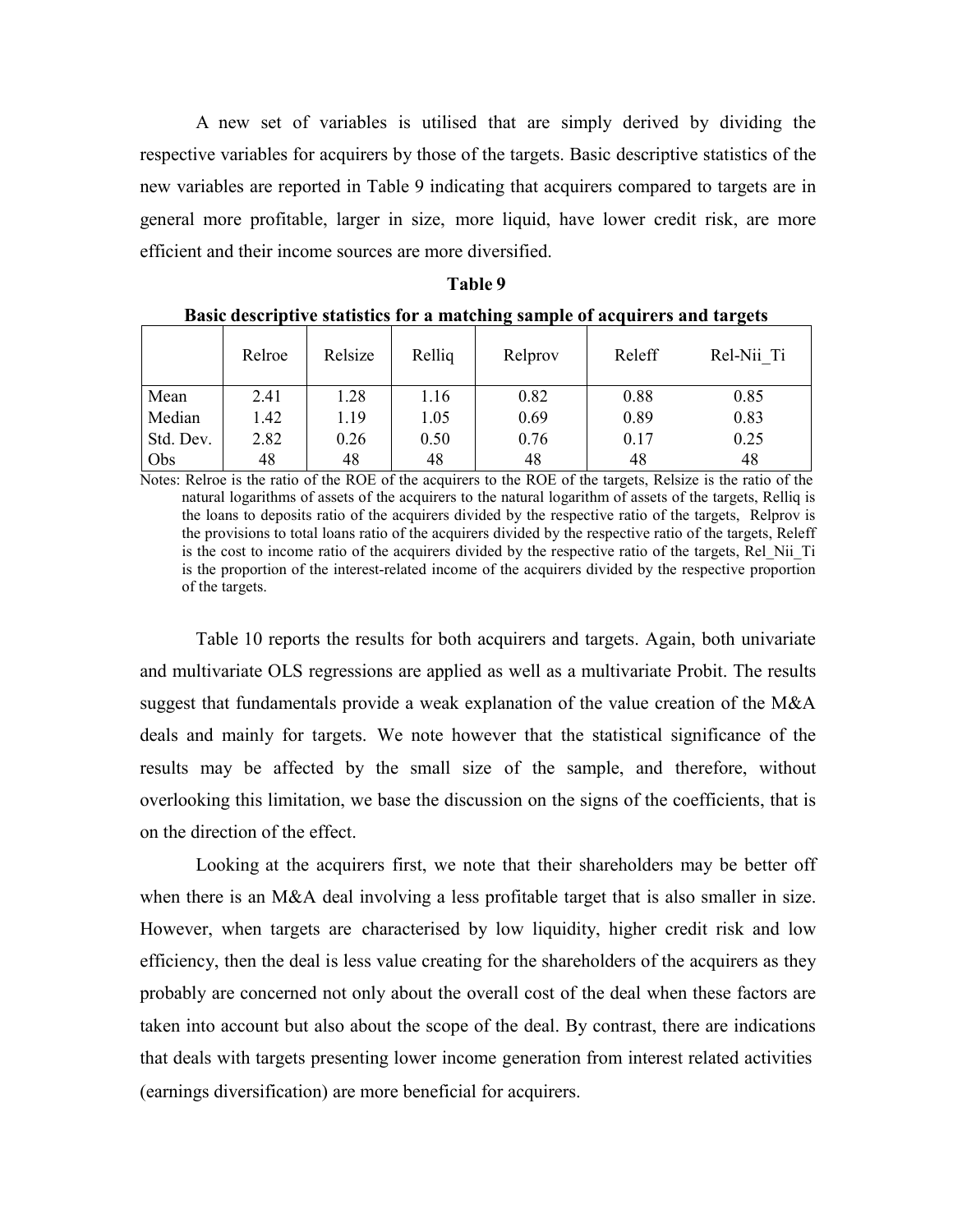|                                          |                     |            |            |          |             |            | Factors explaining the abnormal returns of acquirers and targets for the $[-1, +1]$ window |                        |
|------------------------------------------|---------------------|------------|------------|----------|-------------|------------|--------------------------------------------------------------------------------------------|------------------------|
| Panel A: Acquirers (OLS estimation)      |                     |            |            |          |             |            |                                                                                            |                        |
| $\mathbf c$                              | Relroe              | Relsize    | Relliq     | Relprov  | Releff      | Rel-Nii Ti | $R^2$ -adjusted                                                                            | $F$ (LR for<br>probit) |
| $-0.772**$                               | 0.114               |            |            |          |             |            | 0.061                                                                                      | 1.78                   |
| $-1.829$                                 |                     | 1.035      |            |          |             |            | 0.054                                                                                      | 0.73                   |
| 0.492                                    |                     |            | $-0.851$   |          |             |            | 0.065                                                                                      | 1.85                   |
| $-0.461$                                 |                     |            |            | $-0.042$ |             |            | 0.012                                                                                      | 0.91                   |
| 0.023                                    |                     |            |            |          | $-0.032**$  |            | 0.043                                                                                      | $3.36**$               |
| $-0.615$                                 |                     |            |            |          |             | 0.132      | 0.001                                                                                      | 0.45                   |
| 1.094                                    | 0.110               | 1.207      | $-0.893$   | $-0.038$ | $-0.029***$ | 0.201      | 0.052                                                                                      | 1.11                   |
|                                          | (Probit estimation) |            |            |          |             |            |                                                                                            |                        |
| $-0.381$                                 | 0.069               | $1.292***$ | $-0.931**$ | $-0.007$ | $-0.021**$  | $1.696**$  | 0.213                                                                                      | $15.25**$              |
| <b>Panel B: Targets (OLS estimation)</b> |                     |            |            |          |             |            |                                                                                            |                        |
| 3.889**                                  | $-0.063$            |            |            |          |             |            | 0.025                                                                                      | 0.18                   |
| $-2.841$                                 |                     | 0.581      |            |          |             |            | 0.024                                                                                      | 0.21                   |
| 3.779                                    |                     |            | 0.017      |          |             |            | 0.028                                                                                      | 0.01                   |
| $3.732**$                                |                     |            |            | 0.021    |             |            | 0.025                                                                                      | 0.01                   |
| $-1.081$                                 |                     |            |            |          | 0.548       |            | 0.022                                                                                      | 0.53                   |
| 8.577                                    |                     |            |            |          |             | $-0.6420$  | 0.027                                                                                      | 0.98                   |
| $-7.179$                                 | $-0.201$            | 0.391      | 0.018      | 0.828    | 0.174       | $-0.7331$  | 0.023                                                                                      | 0.78                   |
|                                          | (Probit estimation) |            |            |          |             |            |                                                                                            |                        |
| $-0.006$                                 | $-0.014$            | 0.423      | 0.048      | 0.019    | 0.467       | $-0.225$   | 0.06                                                                                       | 0.49                   |

|                                                | Factors explaining the abnormal returns of acquirers and targets for the $[-1, +1]$ window |  |  |
|------------------------------------------------|--------------------------------------------------------------------------------------------|--|--|
| $\Lambda$ , $\Lambda$ conjues (OLS estimation) |                                                                                            |  |  |

**Table 10** 

Notes: \*, \*\*, \*\*\* denote significance at the 1%, 5% and 10% level of significance respectively.

 c is the constant of the equation, Relroe is the ratio of the ROE of the acquirers to the ROE of the targets, Relsize is the ratio of the natural logarithms of assets of the acquirers to the natural logarithm of assets of the targets, Relliq is the loans to deposits ratio of the acquirers divided by the respective ratio of the targets, Relprov is the provisions to total loans ratio of the acquirers divided by the respective ratio of the targets, Releff is the cost to income ratio of the acquirers divided by the respective ratio of the targets, Rel\_Nii\_Ti is the proportion of the interest-related income of the acquirers divided by the respective proportion of the targets. For the probit estimation all variables take the value of 1 when their values are above the cross-section median and the value of zero otherwise.  $R^2$  are adjusted  $R^2$  for OLS estimations and McFadden  $R^2$  for the probit estimations, F and LR are the F and the likelihood ratio statistics for the OLS and the probit estimations respectively.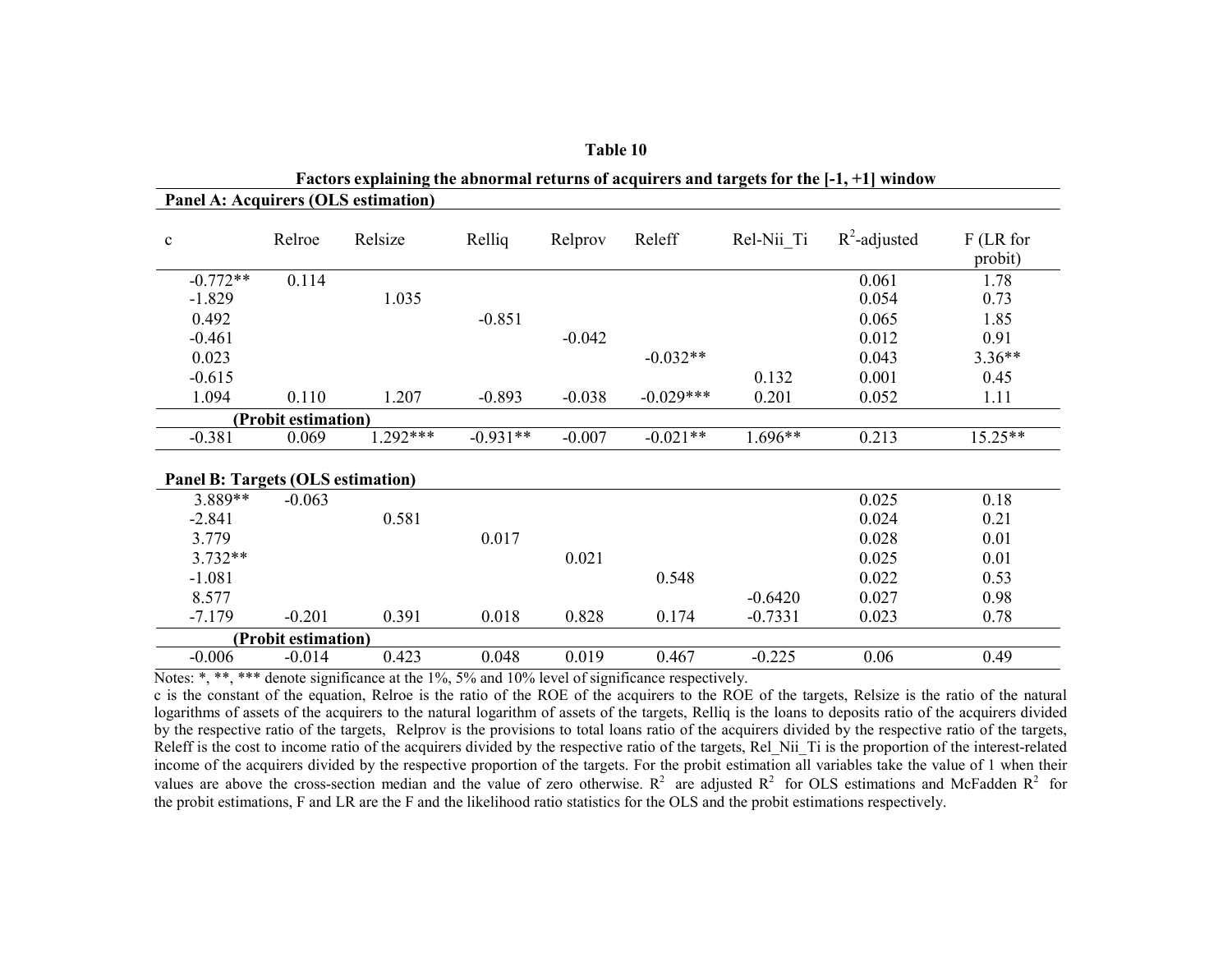The results for the targets reinforce the previous findings that being a target is a good enough reason for their shareholders, as fundamentals, apart from the signs, do not indicate a statistically significant effect on abnormal returns. In general though, looking at the signs of the coefficients, the results indicate that shareholders of the targets may be better off when the deal involves a larger, more liquid and lower credit risk acquirer that also superior efficiency ratios.

The results concerning the relative performance (Relroe) and the relative focus on income generation (Rel-Nii Ti) are puzzling as their negative signs suggest that abnormal returns for the targets are negatively affected when the acquirers are more profitable and less diversified. This may reflect the concern of shareholders that the restructuring plan required to improve the profitability of the target may affect, at least in the short-run, the price of the target's share. Regarding the Rel-Nii\_Ti case it may reflect the concern that the business of the targets may lose the advantage offered by their specialisation in market segments in which income is generated by non-interest related activities. On the other hand, the negative sign may indicate that the fact the acquirers and the targets do not focus on the same line of business may reduce the economies of scale and hence the potential for cost savings.

Probit estimation supports the findings although again the weak statistical significance reduces the strength of inferences requiring further investigation in this area of research. This conclusion is strengthened in the face of the weak results of previous attempts (Beitel *et al.*, 2003, Lepetit *et al.*, 2004).

## **5. Conclusions**

In this study, by utilising a standard event study type analysis for a sample of European banks and spanning a period of 15 years, the impact of announced M&As on banks' stock prices was examined. According to the results, overall, an M&A announcement does not seem to create value for the shareholders of acquirers as opposed to the positive and significant value creation for the shareholders of the targets.

Another important finding is that cross-border expansion is not value creating for acquirers suggesting that despite the continuous efforts of all relevant authorities to create a more integrated market for financial services in Europe, shareholders prefer their banks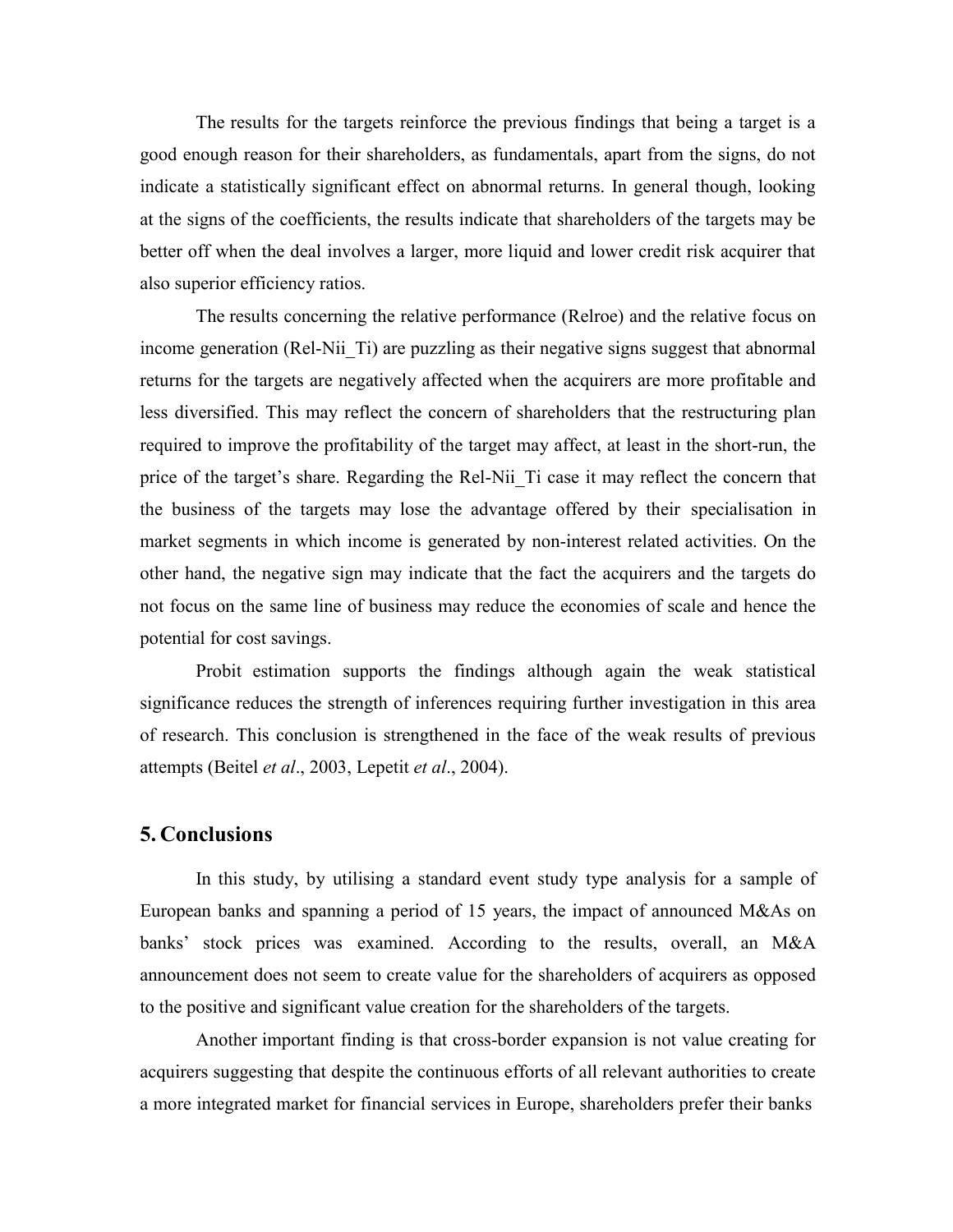to be active only in domestic markets. This evidence shows the concern of investors for information transparency in cross-border deals as well as their belief that existing differences in cultural, legal or accounting factors between countries will count against the success of growth potential and cost reduction that is expected from a cross-border deal.

On the other hand, shareholders of the targets benefit from both domestic and cross-border deals. An additional interesting finding is the negative abnormal returns observed for acquirers when the shares of the target are not listed in an organised stock exchange indicating the concern regarding information asymmetries that are generally reduced by the disciplinary and monitoring function of the stock market. Again, shareholders of the targets enjoy value creation irrespectively of the listed status or otherwise of the acquirer.

Attempting to explain the observed abnormal returns based on major balance sheet items of the banks we reached the conclusion that shareholders of acquirers seem to benefit from deals with smaller and less profitable banks generating a significant portion of their income from non-interest related activities and preferably having their shares listed on a stock market. However, they are also concerned when the target is characterised by low liquidity and efficiency and heightened credit risk. In contrast to these, shareholders of the targets enjoy positive abnormal return regardless of the fundamentals of the deal, although there is a weak indication that deals with larger, more liquid, banks with lower credit risk and being more efficient focusing on interest-related activities are preferable.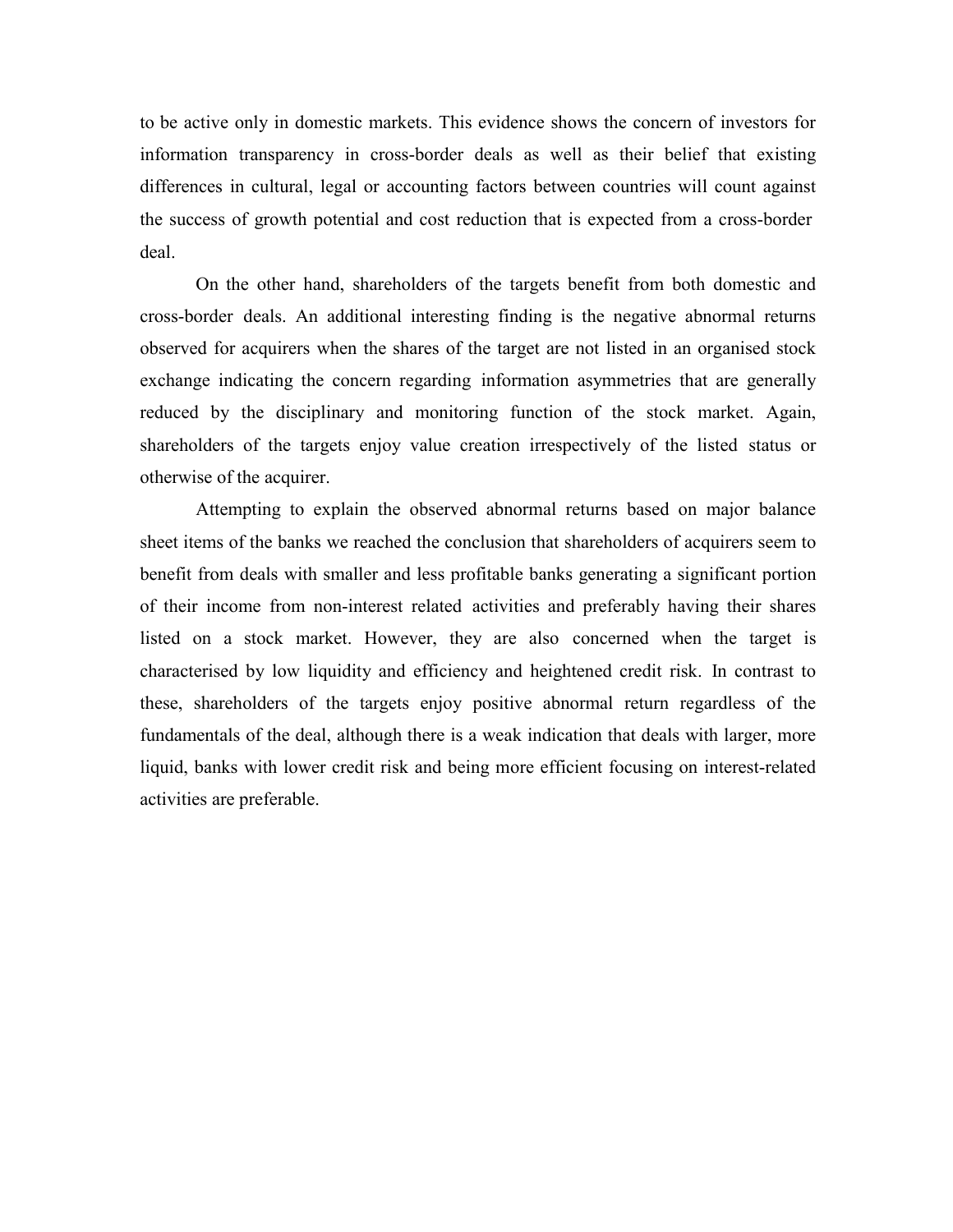# $APPENDIX$

Hofstede's (1980) cultural dimensions are described on his Web site, [http://www.geerthofstede.com](http://www.geerthofstede.com/)

The cultural distance index employed in the present study is a weighted index based on the following four factors:

1) *The Power Distance Index* that focuses on the degree of equality, or inequality, between people in the country's society. A High Power Distance ranking indicates that inequalities of power and wealth have been allowed to grow within the society. These societies are more likely to follow a caste system that does not allow significant upward mobility of its citizens. A Low Power Distance ranking indicates the society deemphasizes the differences between citizen's power and wealth. In these societies equality and opportunity for everyone is stressed.

2) *Individualism* that focuses on the degree the society reinforces individual or collective achievement and interpersonal relationships. A High Individualism ranking indicates that individuality and individual rights are paramount within the society. Individuals in these societies may tend to form a larger number of looser relationships. A Low Individualism ranking typifies societies of a more collectivist nature with close ties between individuals. These cultures reinforce extended families and collectives where everyone takes responsibility for fellow members of their group.

3) *Masculinity* that focuses on the degree the society reinforces, or does not reinforce,

the traditional masculine work role model of male achievement, control, and power. A

High Masculinity ranking indicates the country experiences a high degree of gender differentiation. In these cultures, males dominate a significant portion of the society and power structure, with females being controlled by male domination. A Low Masculinity ranking indicates the country has a low level of differentiation and discrimination between genders. In these cultures, females are treated equally to males in all aspects of the society.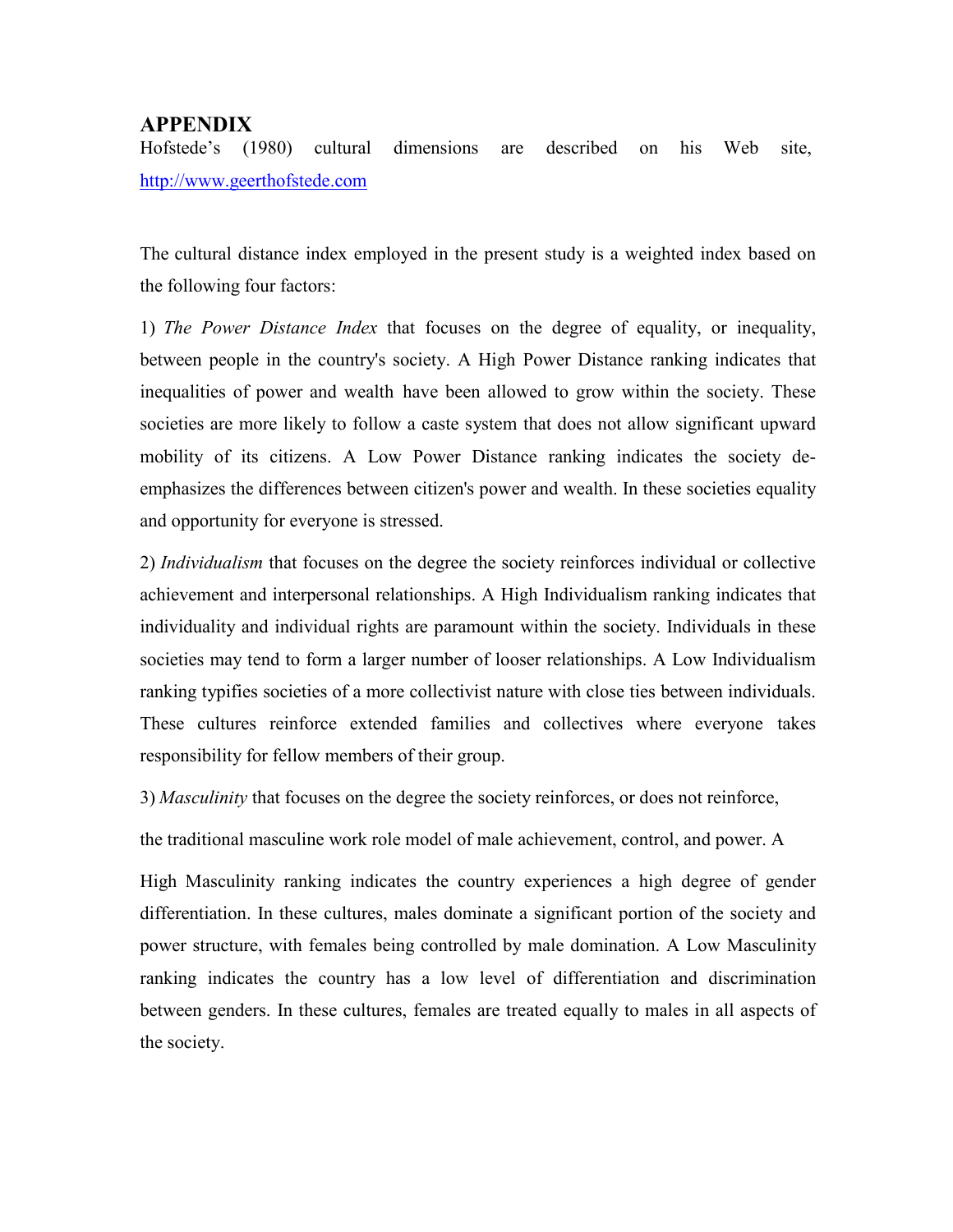4) *Uncertainty Avoidance Index* that focuses on the level of tolerance for uncertainty

and ambiguity within the society - i.e. unstructured situations. A High Uncertainty Avoidance ranking indicates the country has a low tolerance for uncertainty and ambiguity. This creates a rule-oriented society that institutes laws, rules, regulations, and controls in order to reduce the amount of uncertainty. A Low Uncertainty Avoidance ranking indicates the country has less concern about ambiguity and uncertainty and has more tolerance for a variety of opinions. This is reflected in a society that is less rule oriented, more readily accepts change, and takes more and greater risks.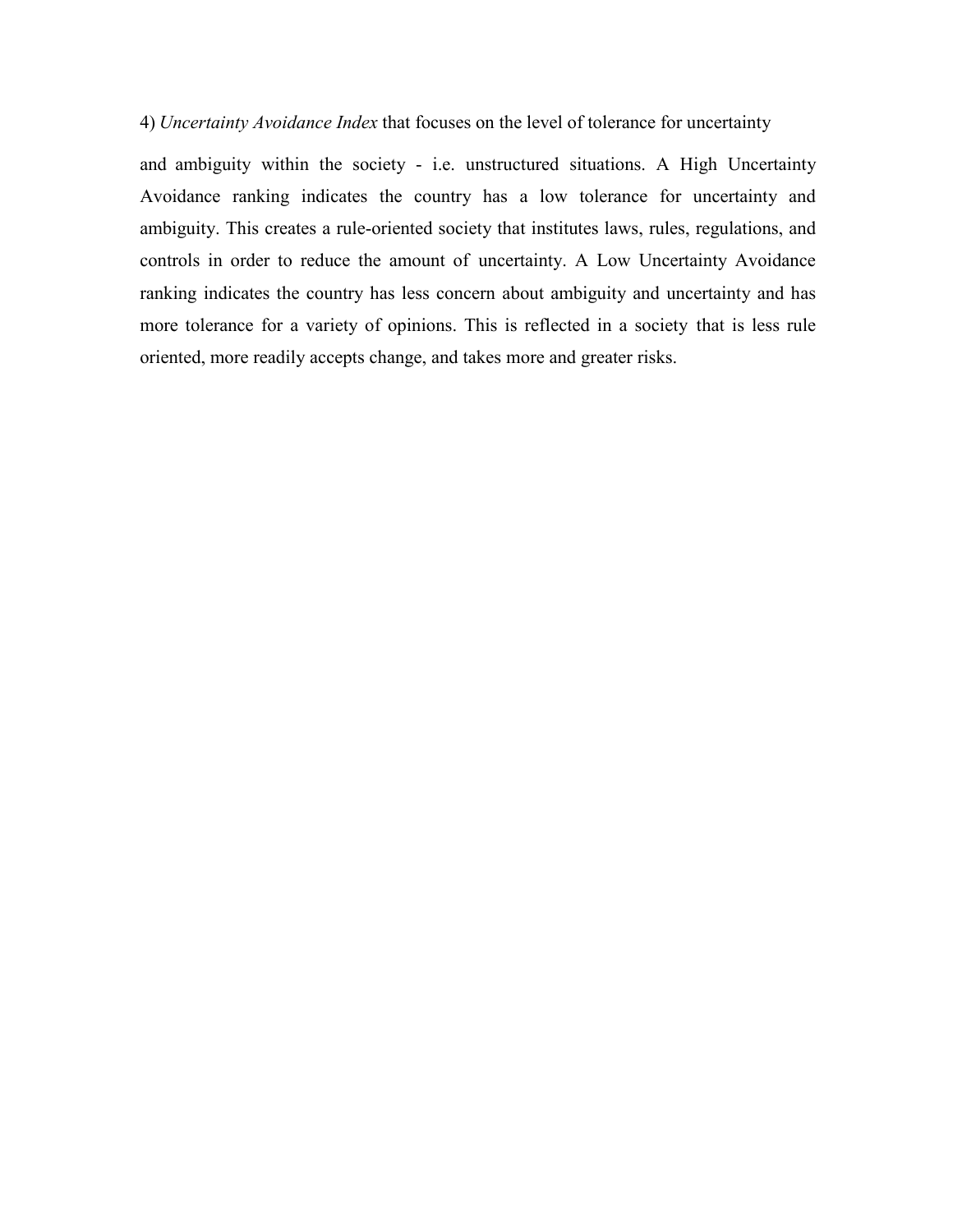## **References**

Akgiray V., (1989), "Conditional Heteroskedasticity in time-series of stock returns: Evidence and Forecasts", Journal of Business, 62, 55-80.

Altunbas, Y., E.P.M. Gardener, P. Molyneux and B. Moore, "Efficiency in European Banking", European Economic Review, 45 (10), 1931-55.

Altunbas, Y. and D. Ibanez (2004), "Mergers and acquisitions and bank performance in Europe: the role of strategic similarities", ECB, Working paper series, 398.

Athanasoglou, P. P. and S. N. Brissimis (2004), "The effect of mergers acquisitions on bank efficiercy in Greece", Bank of Greece, Economic Bulletin, 22, 7-32.

Baradwaj, B. G., D. R. Fraser and E. P. H. Furtado (1990), "Hostile bank takeover offers: Analysis and implications", Journal of Banking and Finance, Vol. 14, 1229-42.

Baradwaj, B. G., D. A. Dubofsky and D. R. Fraser (1992), "Bidder returns in interstate and intrastate bank acquisitions", Journal of Financial Services Research, 5, 261-73.

Becher, D. A. (2000), "The valuation effects of bank mergers", Journal of Corporate Finance, 6, 189-214.

Berger, A. N., R. S. Demsetz and P. E. Strahan (1999), "The consolidation of the financial services industry: Causes, consequences and implications for the future", Journal of Banking and Finance, 23, 135-94.

Beitel, P. and D. Schiereck (2001), "Value creation at the ongoing consolidation of the European banking market, Institute of Mergers and Acquisitions (IMA), working paper No. 05/01.

Beitel, P., D. Schiereck and M. Wahrenburg (2004), "Explaining the M&A success in European bank mergers and acquisitions", European Financial Management Journal, 10, 109-34.

Bertin, W. J., F. Ghazanfari and K. M. Torabzadeh (1989), "Failed bank acquisitions and successful bidders' returns", Financial Management, 18, 93-100.

Bollerslev, T., (1986), "Generalized Autoregressive Conditional Heteroskedasticity", Journal of Econometrics, 31, 307-27.

Campa, J. and I. Hernando (2006), "M&A performance in the European Financial Industry", Journal of Banking and Finance, 30, 12, 3367-92.

Campbell, J., A. Lo and C. MacKinlay (1997), "The eco-nometrics of financial markets", Princeton University Press.

Chakrabarti, R., N. Jayaraman, and S. Mukherjee, (2005), "Mars-Venus Marriages: Culture and Cross-Border M&A", Working Paper, Georgia Institute of Technology.

Cornett, M. M. and S. De (1991), "Common stock returns in corporate takeover bids: Evidence from interstate bank mergers", Journal of Banking and Finance, 15, 273-95.

de Cossio, F., J. W. Trifts and K. P. Scanlon (1988), "Bank equity returns: The difference between intrastate and interstate bank mergers", proceedings of a conference on bank structure and competition (Federal Reserve Bank of Chicago), 591-600.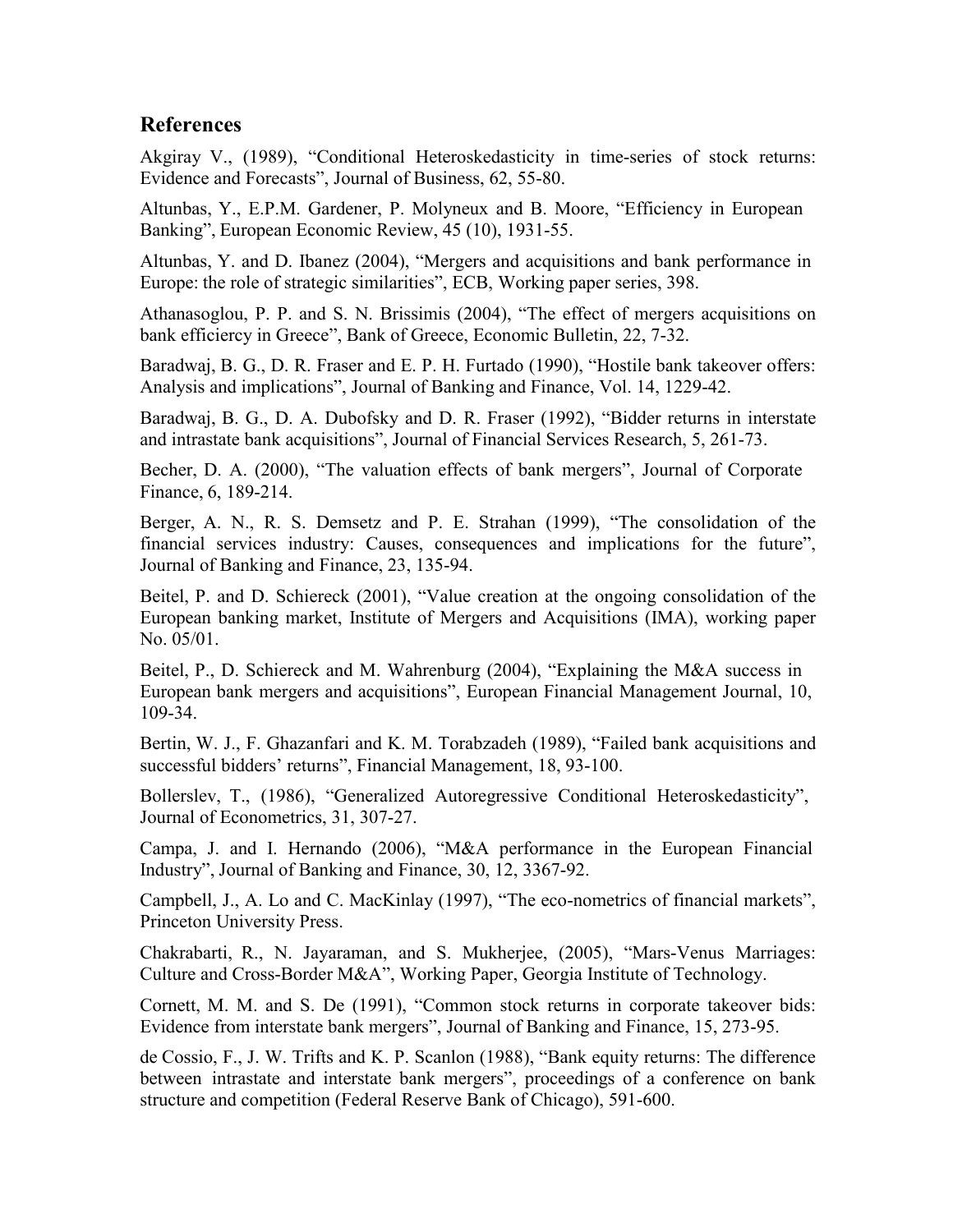Cybo-Ottone, A. and M. Murgia (2000), "Mergers and shareholder wealth in European banking", Journal of Banking and Finance, 24, 831-59.

De, S. and D. Duplichan (1987), "Effects of interstate bank mergers on shareholder wealth: Theory and evidence", Geld, Banken und Versicherungen, 751-73.

Desai, A. S. and R. D. Stover (1985), "Bank holding company acquisitions, stockholder returns, and regulatory uncertainty," Journal of Financial Research, 8, 145-56.

Dodd, P. and J. B. Warner (1983), "On corporate governance. A study of proxy contests", Journal of Financial Economics, 11, 401-38.

Dubofsky, D. A. and D. R. Fraser (1989), "Regulatory change and the market for bank control," in Benton E. Gup (ed.) Bank Mergers: Current Issues and Perspectives, Boston: Kluwer, 121-39.

European Central Bank (2000), "Mergers and Acquisitions involving the EU Banking Institutions: Facts and Implications", December.

European Central Bank (2004), "Report on EU banking structure", November.

Fama, E. F., F. Lawrence, M. Jensen and R. Roll (1969), "The adjustment of stock prices to new information", International Economic Review, 10, 1-21.

Focarelli, D., F. Panetta and C. Salleo (2002), "Why do banks merge?", Journal of Money, Credit and Banking, 34, 4, 1047-66.

Hannan, T. H. and J. D. Wolken (1989), "Returns to bidders and targets in the acquisition process: Evidence from the banking industry", Journal of Financial Services Research, 3, 5-16.

Hawawini, G. A. and I. Swary (1990), "Mergers and acquisitions in the U.S. banking industry: Evidence from the capital markets", New York: North Holland.

Hofstede, G. (1980), "Culture' Consequences, International Differences in Work Related Values", Bevely Hills, Ca, Sage.

Houston, J. F and M. D. Ryngaert (1994), "The overall gains from large bank mergers", Journal of Banking and Finance, 18, 1155-76.

Huizinga, H.P., J.H.M. Nelissen and R. Vander Vennet (2001), "Efficiency effects of bank mergers and acquisitions in Europe", Discussion Paper, Ti-2001 088/3, Tinbergen Institute.

Ismail, A. and I. Davidson (2005), "Further analysis of mergers and shareholder wealth effects in European banking", Applied Financial Economics, 15, 13-30.

James, C. and P. Wier (1987), "Returns to acquirers and competition in the acquisition market: The case of banking", Journal of Political Economy, 95, 355-70.

Kaen, F. R. and H. Tehranian (1989), "New Hampshire bank mergers: The returns to acquiring bank shareholders", in Benton E. Gup (ed.) Bank Mergers: Current Issues and Perspectives, Boston: Kluwer, 141-55.

Lobue, M. (1984), "Categorical bank acquisitions," Journal of Bank Research, 14, 274- 82.